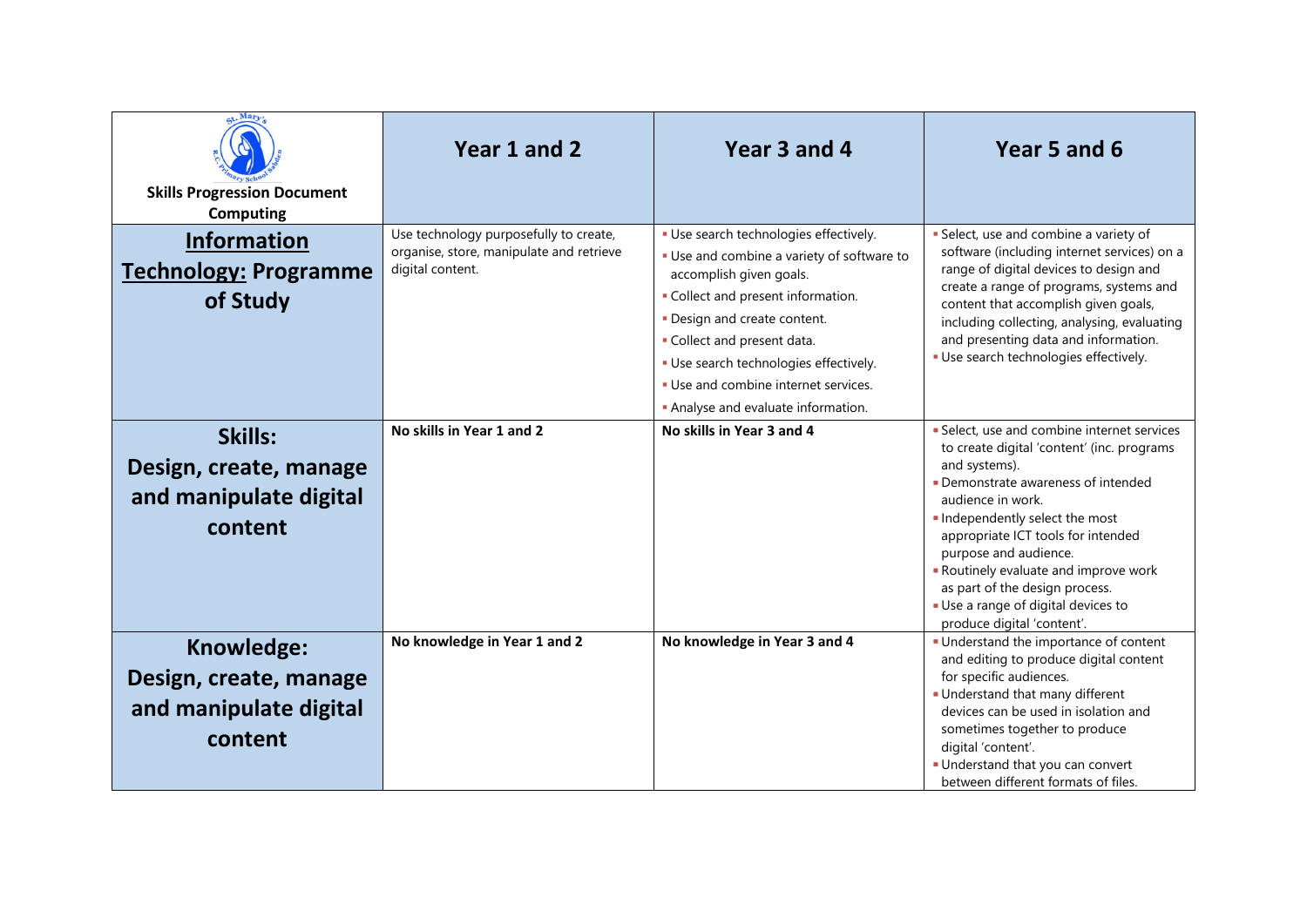| Skills:                | On a range of devices:                                        | · Use different font sizes, colours and        | · Develop and use criteria to evaluate          |
|------------------------|---------------------------------------------------------------|------------------------------------------------|-------------------------------------------------|
|                        | Develop correct use of the keyboard (e.g.                     | effects to communicate meaning for a           | design and layout of a range of resources       |
| <b>Text and Images</b> | spacebar, backspace, delete, shift (not                       | given audience.                                | including web sites, pages on VLE, online       |
|                        | caps lock) and enter keys).                                   | · Use various layouts, formatting, graphics    | resources and presentations.                    |
|                        | Add captions to photos and graphics.                          | and illustrations for different purposes or    | <b>Evaluate design and layout of a range of</b> |
|                        | Select text appropriately e.g. highlighting                   | audiences.                                     | resources including web sites, pages on         |
|                        | or clicking text to select.                                   | · Use various software tools to complete a     | VLE, online resources and presentations.        |
|                        | - Make simple changes to text e.g. colour,                    | project, problem or task.                      | · Select suitable text, sounds and graphics     |
|                        | style and size.                                               | · Use page setup to select different page      | from other electronic sources, and import       |
|                        | - Select text from word lists (if necessary).                 | sizes and orientations.                        | into own work.                                  |
|                        | Select appropriate images to add to                           | . Use cut, copy and paste to refine and re-    | - Create an outline plan for a non-linear       |
|                        | work.                                                         | order content.                                 | presentation; producing a diagram to            |
|                        | - Word process short texts directly onto                      | • Combine and use various software tools       | demonstrate understanding how pages             |
|                        | the computer (i.e. do not just copy up                        | to complete a project, problem or task.        | link and the need for clarity.                  |
|                        | handwritten work).                                            | • Use appropriate editing tools to ensure      | . Develop the use of hyperlinks to produce      |
|                        | - Navigate round text in a variety of ways                    | their work is clear and error free, e.g. spell | more effective, interactive, non-linear         |
|                        | e.g. mouse, arrow keys, touch, when                           | checker, thesaurus, find and replace.          | presentations.                                  |
|                        | editing work.                                                 | · Select and import sounds from other          | · Use of hyperlinks to produce more             |
|                        |                                                               | sources, e.g. own recordings, sound            | effective, interactive, non-linear              |
|                        | Save and store work in an appropriate                         | effects and music.                             | presentations.                                  |
|                        | area, and be able to print, retrieve and                      | · Select and import graphics from digital      | - Develop consistency across a document -       |
|                        | amend it.                                                     | cameras, graphics packages and other           | same style of font, colour, body text size,     |
|                        | · Use a range of digital devices to capture                   | sources and prepare for use, e.g.              | etc.                                            |
|                        | and save both still and moving images.                        | cropping, resizing and editing.                | · Make effective use of transitions and         |
|                        | These could include digital cameras,                          | · Use and combine internet services such       | animations in presentations. Consider           |
|                        | video cameras, tablets,                                       | as those that provide images, sounds, 3D       | their appropriateness and overall effect        |
|                        |                                                               | representations and graphic software.          | on the audience. Independently select,          |
|                        | - Refine the use of shape, line and colour to                 | - Recognise and use key layout and design      | process and import images, video and            |
|                        | communicate a specific idea or artistic                       | features, e.g., text boxes, columns and        | sounds from a variety of sources to             |
|                        | style/effect through various tools                            | borders.                                       | enhance work.                                   |
|                        | including brushes, pens, lines, flood fill,                   | Insert and edit simple tables.                 | • Format and edit work to improve clarity       |
|                        | spray and stamps.                                             | • Create a range of hyperlinks and produce     | and purpose using a range of tools, e.g.        |
|                        |                                                               | a non-linear, interactive presentation.        | cut and paste, justify, tabs, insert and        |
|                        | . Talk about their use of graphics package                    | - Recognise intended audience and              | replace.                                        |
|                        | and their choice of tools.                                    | suggest improvements to make their             |                                                 |
|                        | Begin to make changes to images e.g.                          |                                                | . Through peer and self-assessment,             |
|                        |                                                               | work more relevant to that audience.           | evaluate presentations and make                 |
|                        | cropping using basic tools in image<br>manipulation software. | . Through self and peer assessment,            | improvements.                                   |
|                        |                                                               | analyse and evaluate presentations and         |                                                 |
|                        | . Upload images or video from                                 |                                                |                                                 |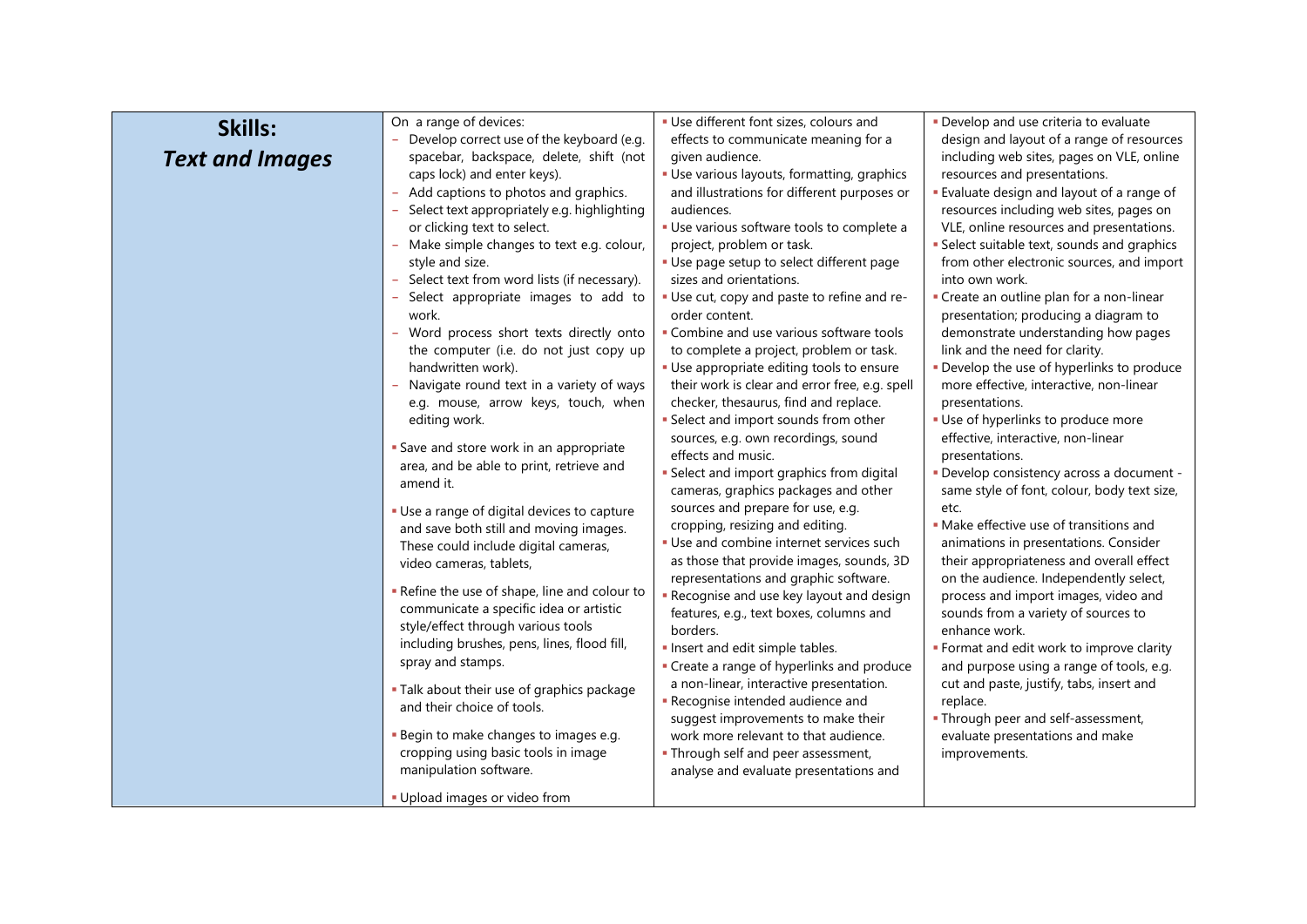|                        | cameras and other digital<br>devices to a computer, or into<br>a document, with support if<br>needed.<br>• Create a sequence of images<br>to form a short animation.<br>• Change the content of a<br>project for a specific audience.<br>Begin to add different forms<br>of media together e.g. text<br>and images in blogs or word<br>processing documents.<br>Organise and name files<br>appropriately and accurately.                                                                                                          | projects so that suitable improvements<br>can be added to work.                                                                                                                                                                                                                                                                                                                                                                                                                                                                                                                                    | • Make use of transitions and special<br>effects in video editing software,<br>understanding the effect on the audience.<br><b>Export images, presentations and movies</b><br>in formats appropriate for the purpose<br>and use them in multimedia<br>presentations.<br>. Plan and create a short animated<br>sequence to communicate a specific idea,<br>using a storyboard and timeline.<br>· Design and create a short animated<br>sequence.                                                                                                                                                                                             |
|------------------------|-----------------------------------------------------------------------------------------------------------------------------------------------------------------------------------------------------------------------------------------------------------------------------------------------------------------------------------------------------------------------------------------------------------------------------------------------------------------------------------------------------------------------------------|----------------------------------------------------------------------------------------------------------------------------------------------------------------------------------------------------------------------------------------------------------------------------------------------------------------------------------------------------------------------------------------------------------------------------------------------------------------------------------------------------------------------------------------------------------------------------------------------------|---------------------------------------------------------------------------------------------------------------------------------------------------------------------------------------------------------------------------------------------------------------------------------------------------------------------------------------------------------------------------------------------------------------------------------------------------------------------------------------------------------------------------------------------------------------------------------------------------------------------------------------------|
| <b>Knowledge and</b>   | Know that text can be different colours,                                                                                                                                                                                                                                                                                                                                                                                                                                                                                          | Recognise the features of good page                                                                                                                                                                                                                                                                                                                                                                                                                                                                                                                                                                | Understand the importance of evaluation                                                                                                                                                                                                                                                                                                                                                                                                                                                                                                                                                                                                     |
|                        | sizes and styles and that these can easily                                                                                                                                                                                                                                                                                                                                                                                                                                                                                        | design and multimedia presentations.                                                                                                                                                                                                                                                                                                                                                                                                                                                                                                                                                               | and adaptation of individual features to                                                                                                                                                                                                                                                                                                                                                                                                                                                                                                                                                                                                    |
| <b>Understanding:</b>  | be changed.                                                                                                                                                                                                                                                                                                                                                                                                                                                                                                                       | • Consider how design features meet the<br>needs of the audience e.g. poster, news-                                                                                                                                                                                                                                                                                                                                                                                                                                                                                                                | enhance an overall presentation.<br>- Understand the potential of multimedia                                                                                                                                                                                                                                                                                                                                                                                                                                                                                                                                                                |
| <b>Text and Images</b> | Know that technology can be used to<br>communicate ideas in different ways, e.g.<br>text, images, tables and sound.<br>• Understand there are a variety of tools in<br>graphics packages, each fulfilling a<br>different purpose.<br>Know that there are various ways of<br>capturing still and moving images.<br>Know the importance of giving an<br>appropriate name to files.<br>Know that files can be stored in folders<br>and how the structure of the directory is<br>ordered.<br>. Understand that files can be retrieved | paper, menu, instructions.<br>Understand that some tasks and<br>problems require a variety of software<br>tools to accomplish them.<br>Understands what is meant by Internet<br>services.<br>■ Understand that evaluation and<br>improvement are vital parts of the design<br>process and that ICT allows changes to be<br>made quickly and efficiently.<br>· Demonstrate this through editing their<br>work.<br>Has an awareness of Internet services.<br>Recognise that IT can automate manual<br>processes e.g. find and replace and<br>understand the advantages and<br>disadvantages of this. | to inform or persuade and know how to<br>integrate words, images and sounds<br>imaginatively for different audiences and<br>purposes.<br>Recognise the features of good design in<br>different printed and electronic texts, (e.g.<br>a poster, website, presentation). Talk<br>about design in the context of own work.<br>Understand that images, sounds and text<br>can be subject to copyright and abide by<br>copyright rules<br>Know that images (still and moving) can<br>be used to enhance presentations or<br>communicate ideas.<br>- Understand the differences between<br>object based graphics packages and paint<br>packages. |
|                        | from their location and edited.                                                                                                                                                                                                                                                                                                                                                                                                                                                                                                   |                                                                                                                                                                                                                                                                                                                                                                                                                                                                                                                                                                                                    |                                                                                                                                                                                                                                                                                                                                                                                                                                                                                                                                                                                                                                             |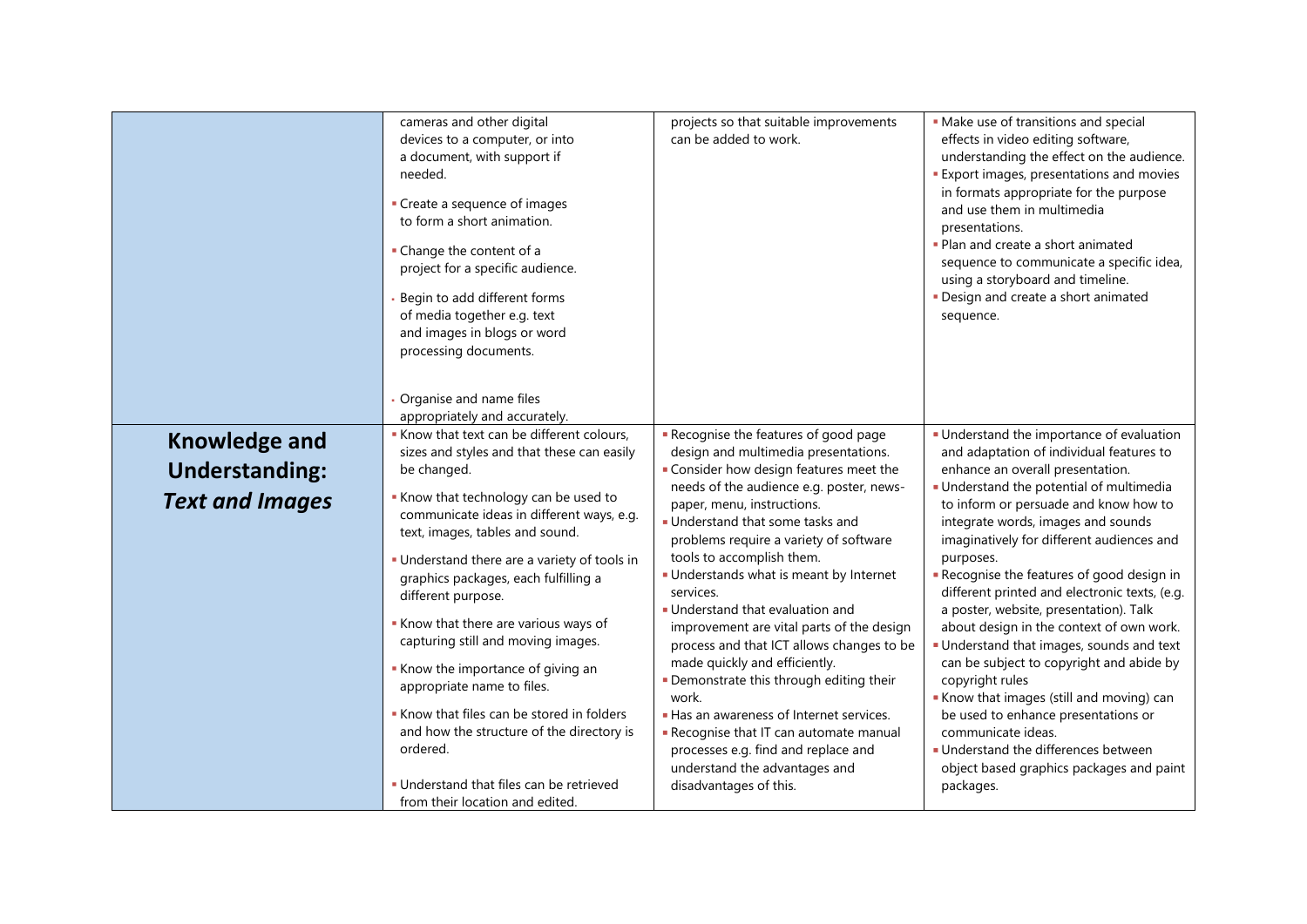|         | Know what the term multimedia means.<br>differences<br>■ Understand<br>the<br>between a graphics package and<br>paper based art activities.<br>Know that there are various ways of<br>capturing still and moving images.<br>. Understand the need to frame an image<br>or scene and keep the camera still.<br>• Understand that animation is a sequence<br>of still images.<br>Know how to take images appropriately<br>and responsibly.<br>. Understand how the mood of a<br>piece can easily be changed<br>through use of text, graphics and<br>sound.<br>Begin to understand that images,<br>sounds and text can be subject to<br>copyright.<br>• Start to understand that<br>content needs to be changed<br>according to the audience.<br>· Understand the importance<br>that files need to be<br>Organised and named files<br>appropriately and accurately. | Compare and contrast the impact of<br>using different sounds, words and images<br>from a variety of electronic sources.<br>Develop an increasing sense of audience<br>and talk.<br>Understand that images, 3D<br>representations, sounds and text can be<br>subject to copyright and abide by<br>copyright rules when creating a<br>presentation.<br>Understand that presentations and<br>projects need to be analysed and<br>evaluated and suitable changes<br>suggested to improve it.<br>Understand that internet services such as<br>those that provide images, sounds, 3D<br>representations and graphic software can<br>be used to achieve specific goals and<br>tasks. | Be aware when it is more appropriate to<br>use an object based graphics package or<br>a paint package.<br>· Discuss and evaluate own and others'<br>images and movies, refining for given<br>audience or task.<br>Understand that computers can save<br>digital images, graphics and movies in<br>many different file formats and that some<br>are better suited to certain purposes than<br>others.<br>Understand the need for caution when<br>using the Internet to search for images<br>and what to do if unsuitable images are<br>found.<br>Know how to take images appropriately<br>and responsibly<br>• Understand the implications of copyright<br>and apply this to work.<br>Know how to select suitable software<br>tools to accomplish specific goals and<br>tasks |
|---------|------------------------------------------------------------------------------------------------------------------------------------------------------------------------------------------------------------------------------------------------------------------------------------------------------------------------------------------------------------------------------------------------------------------------------------------------------------------------------------------------------------------------------------------------------------------------------------------------------------------------------------------------------------------------------------------------------------------------------------------------------------------------------------------------------------------------------------------------------------------|-------------------------------------------------------------------------------------------------------------------------------------------------------------------------------------------------------------------------------------------------------------------------------------------------------------------------------------------------------------------------------------------------------------------------------------------------------------------------------------------------------------------------------------------------------------------------------------------------------------------------------------------------------------------------------|------------------------------------------------------------------------------------------------------------------------------------------------------------------------------------------------------------------------------------------------------------------------------------------------------------------------------------------------------------------------------------------------------------------------------------------------------------------------------------------------------------------------------------------------------------------------------------------------------------------------------------------------------------------------------------------------------------------------------------------------------------------------------|
| Skills: | No skills in Year 1 and 2                                                                                                                                                                                                                                                                                                                                                                                                                                                                                                                                                                                                                                                                                                                                                                                                                                        | <b>-</b> Acquire, store and retrieve images from<br>cameras, scanners and the internet for a<br>purpose.<br>• Select specific areas of an image, copy<br>and paste to make repeating patterns.                                                                                                                                                                                                                                                                                                                                                                                                                                                                                | No skills in Year 5 and 6                                                                                                                                                                                                                                                                                                                                                                                                                                                                                                                                                                                                                                                                                                                                                    |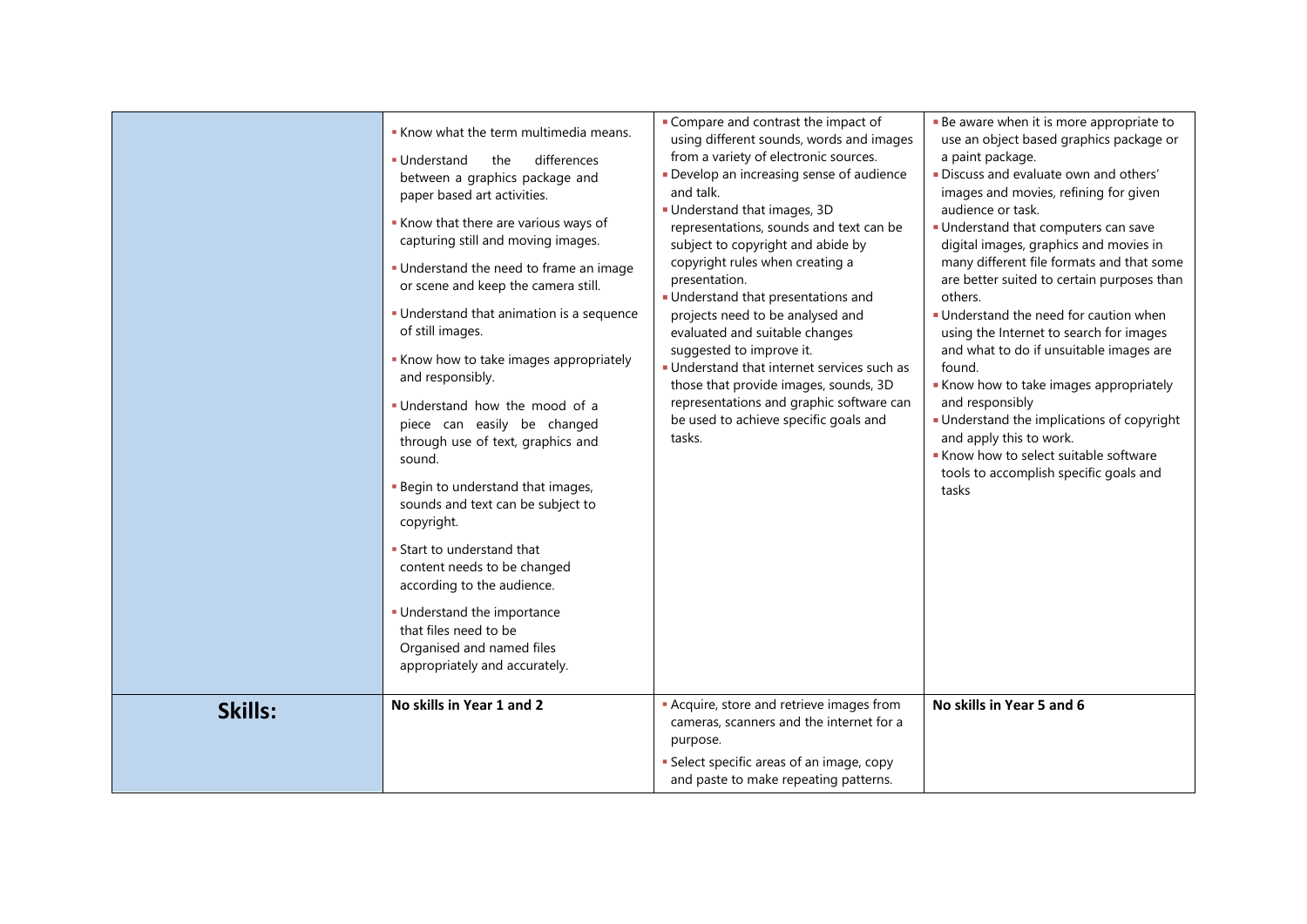| Images, video and<br>animation-graphics<br>(drawing and painting)                        |                              | . Be able to resize various elements in a<br>graphics or paint package.<br>- Use various tools in paint packages or<br>photomanipulation software to<br>edit/change an image, e.g. applying<br>different special effects.<br>. Use the 'print screen' function to capture<br>images.<br>Explore the use of graphics and paint<br>packages to design and plan an idea.                                                                                                                                                                                                                   |                              |
|------------------------------------------------------------------------------------------|------------------------------|-----------------------------------------------------------------------------------------------------------------------------------------------------------------------------------------------------------------------------------------------------------------------------------------------------------------------------------------------------------------------------------------------------------------------------------------------------------------------------------------------------------------------------------------------------------------------------------------|------------------------------|
| Knowledge:                                                                               | No knowledge in Year 1 and 2 | No knowledge in Year 3 and 4                                                                                                                                                                                                                                                                                                                                                                                                                                                                                                                                                            | No knowledge in Year 5 and 6 |
| Images, video and                                                                        |                              |                                                                                                                                                                                                                                                                                                                                                                                                                                                                                                                                                                                         |                              |
| animation-graphics                                                                       |                              |                                                                                                                                                                                                                                                                                                                                                                                                                                                                                                                                                                                         |                              |
| (drawing and painting)                                                                   |                              |                                                                                                                                                                                                                                                                                                                                                                                                                                                                                                                                                                                         |                              |
| Skills:<br>Images, video and<br>animation-digital<br>photographs, video and<br>animation | No skills in Year 1 and 2    | • Use a range of devices to capture still and<br>moving images for a purpose. These<br>could include digital cameras, video<br>cameras, iPads, microscopes and<br>webcams.<br>. Discuss and evaluate the quality of their<br>own and others' captured images and<br>make decisions whether to keep, delete<br>or change them.<br>Independently download and save<br>images and video onto a computer.<br>. Independently upload images and movies<br>from digital cameras and other devices to<br>a computer and save in a relevant<br>location.<br>Be able to 'resize' images (pixels, | No skills in Year 5 and 6    |
|                                                                                          |                              | resolution, aspect ratio and dimensions).<br>- Be able to use basic tools in a software<br>package to change images according to<br>purpose.                                                                                                                                                                                                                                                                                                                                                                                                                                            |                              |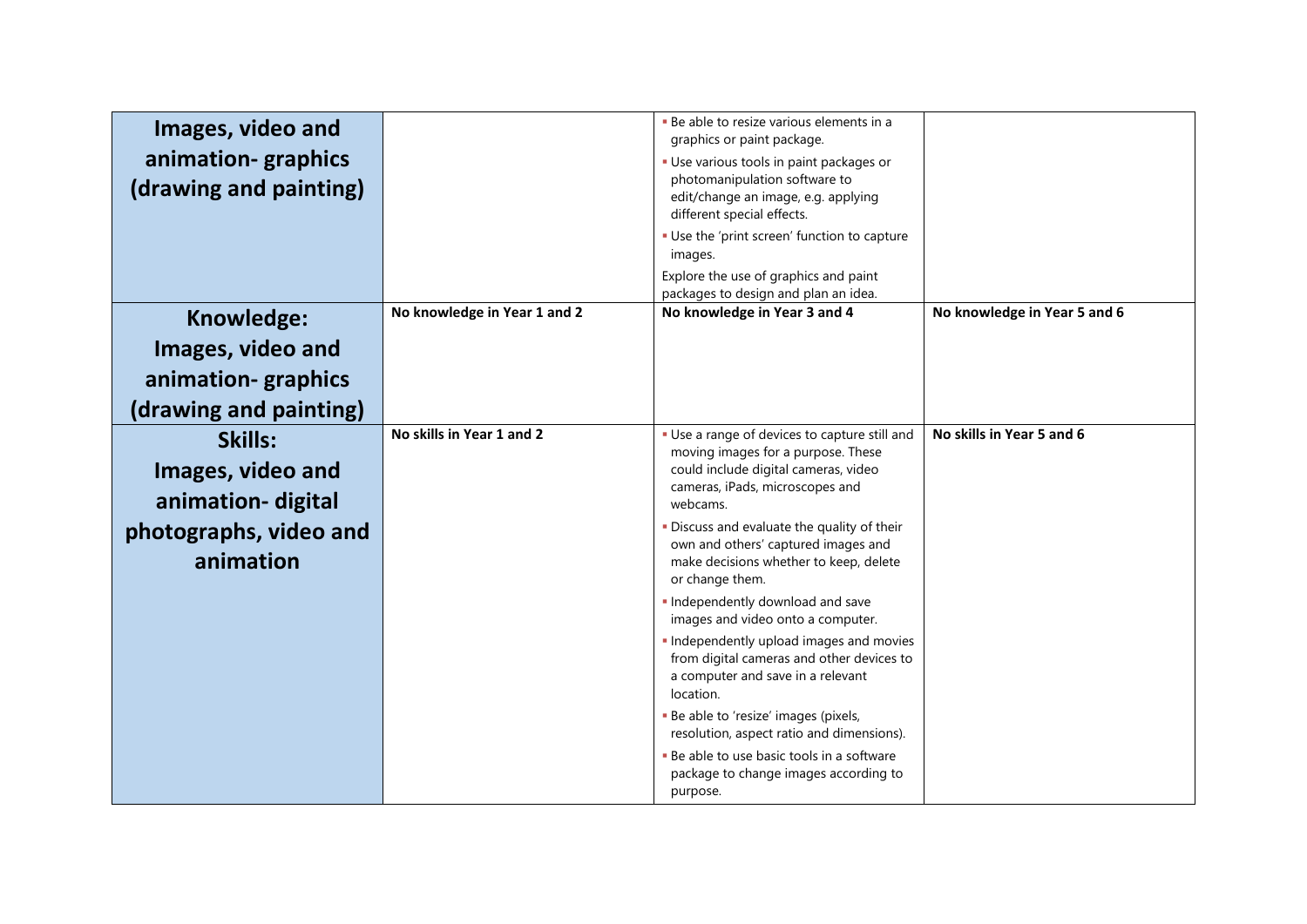|                                                                                             |                              | · Import music, stills or video into video<br>editing software for a specific project.<br>Arrange, trim and cut clips to create a<br>short film that conveys meaning.<br>• Add simple titles, credits and special<br>effects, e.g .transitions.<br>Storyboard, then use captured images to<br>create a short animated sequence which<br>communicates a specific idea.                                                                                                                                                                                                                                                                                                                                                                                                                                                                                                                                                                                                                                                                                                            |                              |
|---------------------------------------------------------------------------------------------|------------------------------|----------------------------------------------------------------------------------------------------------------------------------------------------------------------------------------------------------------------------------------------------------------------------------------------------------------------------------------------------------------------------------------------------------------------------------------------------------------------------------------------------------------------------------------------------------------------------------------------------------------------------------------------------------------------------------------------------------------------------------------------------------------------------------------------------------------------------------------------------------------------------------------------------------------------------------------------------------------------------------------------------------------------------------------------------------------------------------|------------------------------|
| Knowledge:<br>Images, video and<br>animation-digital<br>photographs, video and<br>animation | No knowledge in Year 1 and 2 | . Understand that a digital image can be<br>captured from different devices and it can<br>be stored and developed.<br>Begin to understand how images from<br>different sources (stills, video, graphics,<br>animation) are used to enhance a<br>presentation or communicate an idea.<br>Begin to understand the meaning of<br>'resizing' i.e. the differences between pixel<br>size, resolution and image dimensions<br>and the need to maintain aspect ratios.<br>Understand that planning is a vital part of<br>the design process.<br>■ Understand that evaluation and<br>improvement are vital parts of the design<br>process and ICT allows changes to be<br>made quickly and efficiently.<br>. Understand the need for caution when<br>using the Internet to search for images<br>and what to do if they find unsuitable<br>images (See school's Acceptable Use<br>Policy/AUP).<br>Know how to take images appropriately<br>and responsibly (See school's Acceptable<br>Use Policy/AUP).<br>Understand that copyright exists on most<br>digital images and video about the | No knowledge in Year 5 and 6 |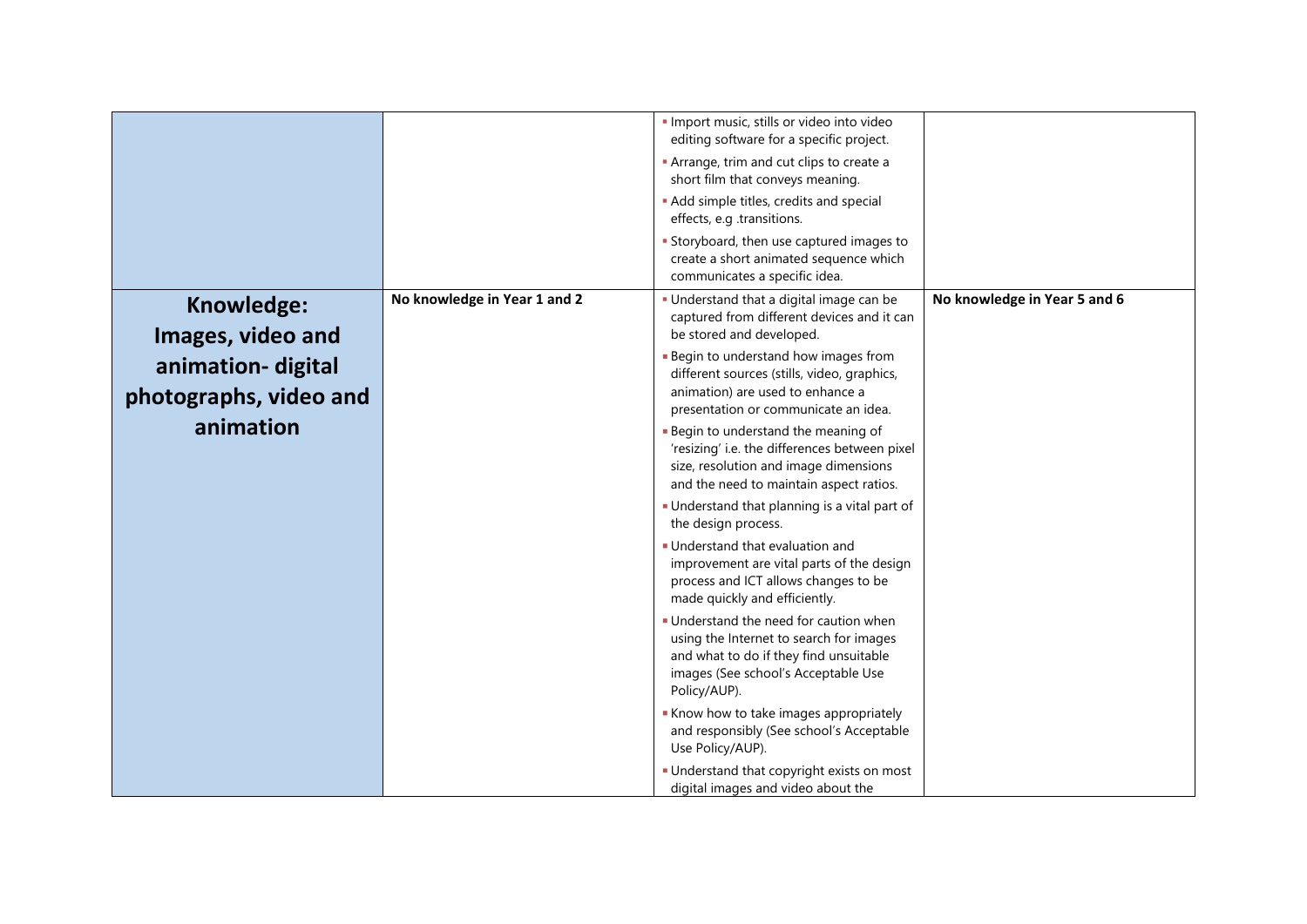| Skills:<br>Sound                                       | <b>Explore a range of electronic music and</b><br>sound devices and software.<br>. Be able to listen to and to select a<br>sound from a bank of pre-recorded<br>sounds.<br>. Use sound recorders, both at and away<br>from the computer, to record and<br>playback sounds e.g. voices, instruments,<br>environmental sounds.<br>• Use software to explore and create<br>sound and musical phrases for a<br>purpose.<br>· Use basic editing tools to change<br>recorded sounds (speed up, slow down,<br>reverse, echo) to alter the mood or<br>atmosphere<br>. Use recorded sound files in other<br>software applications.<br>. Be able to save sound files.<br>. Be able to share recordings with a<br>known audience. | impact of choices and decisions in their<br>work.<br>Understand that images, sounds and text<br>can be subject to copyright and abide by<br>copyright rules when creating a<br>presentation.<br>Use a variety of devices and software to<br>select, playback and record voice and<br>other sounds.<br>. Locate and use sound files from online<br>sources, e.g. Audio Networks, and other<br>multimedia resources.<br>· Select, import and edit existing sound<br>files in sound editing software, e.g.,<br>Audacity.<br>. Use editing tools to refine and improve<br>outcomes and performances.<br>. Use recorded sound files in other<br>software applications.<br>. Be able to share sound recordings with a<br>wider audience.<br>. Use music software to experiment with<br>capturing, repeating and sequencing<br>sound patterns.<br>. Use ICT to create and perform sounds or<br>music that would otherwise not be<br>possible in a live situation, e.g., editing a<br>multi-part piece. | · Independently select and use a variety of<br>devices to record musical and non-<br>musical sounds.<br>· Independently select, edit, manipulate<br>and combine sound files from a range of<br>sources to create a composition which<br>could be broadcast for a specific purpose<br>and audience, e.g. a soundbyte or<br>podcast.<br>. Upload and download projects to other<br>devices and online space e.g. VLE, blog<br>or website, collaborating and<br>communicating with audiences in<br>locations beyond school.<br>• Create their own sounds and<br>compositions to add to<br>presentations, animations and films.<br>· Use ICT to produce music or sound<br>effects for a specific purpose,<br>considering the impact on the<br>audience, e.g. length, style, genre. |
|--------------------------------------------------------|------------------------------------------------------------------------------------------------------------------------------------------------------------------------------------------------------------------------------------------------------------------------------------------------------------------------------------------------------------------------------------------------------------------------------------------------------------------------------------------------------------------------------------------------------------------------------------------------------------------------------------------------------------------------------------------------------------------------|-------------------------------------------------------------------------------------------------------------------------------------------------------------------------------------------------------------------------------------------------------------------------------------------------------------------------------------------------------------------------------------------------------------------------------------------------------------------------------------------------------------------------------------------------------------------------------------------------------------------------------------------------------------------------------------------------------------------------------------------------------------------------------------------------------------------------------------------------------------------------------------------------------------------------------------------------------------------------------------------------|--------------------------------------------------------------------------------------------------------------------------------------------------------------------------------------------------------------------------------------------------------------------------------------------------------------------------------------------------------------------------------------------------------------------------------------------------------------------------------------------------------------------------------------------------------------------------------------------------------------------------------------------------------------------------------------------------------------------------------------------------------------------------------|
| <b>Knowledge and</b><br><b>Understanding:</b><br>Sound | . Understand that most devices have<br>stop, record and playback functions.<br>. Be aware that sound can be recorded and<br>stored on the computer as a sound file.                                                                                                                                                                                                                                                                                                                                                                                                                                                                                                                                                    | . Talk about software which allows the<br>creation and manipulation of sound<br>and music.<br>Understand that many types of<br>sounds can be combined in editing<br>software.                                                                                                                                                                                                                                                                                                                                                                                                                                                                                                                                                                                                                                                                                                                                                                                                                   | • Be aware of different sound file<br>formats, e.g., MP3, WAV; save and use<br>appropriately.<br>Know when it is appropriate to use<br>sound/music to communicate with<br>an audience.                                                                                                                                                                                                                                                                                                                                                                                                                                                                                                                                                                                         |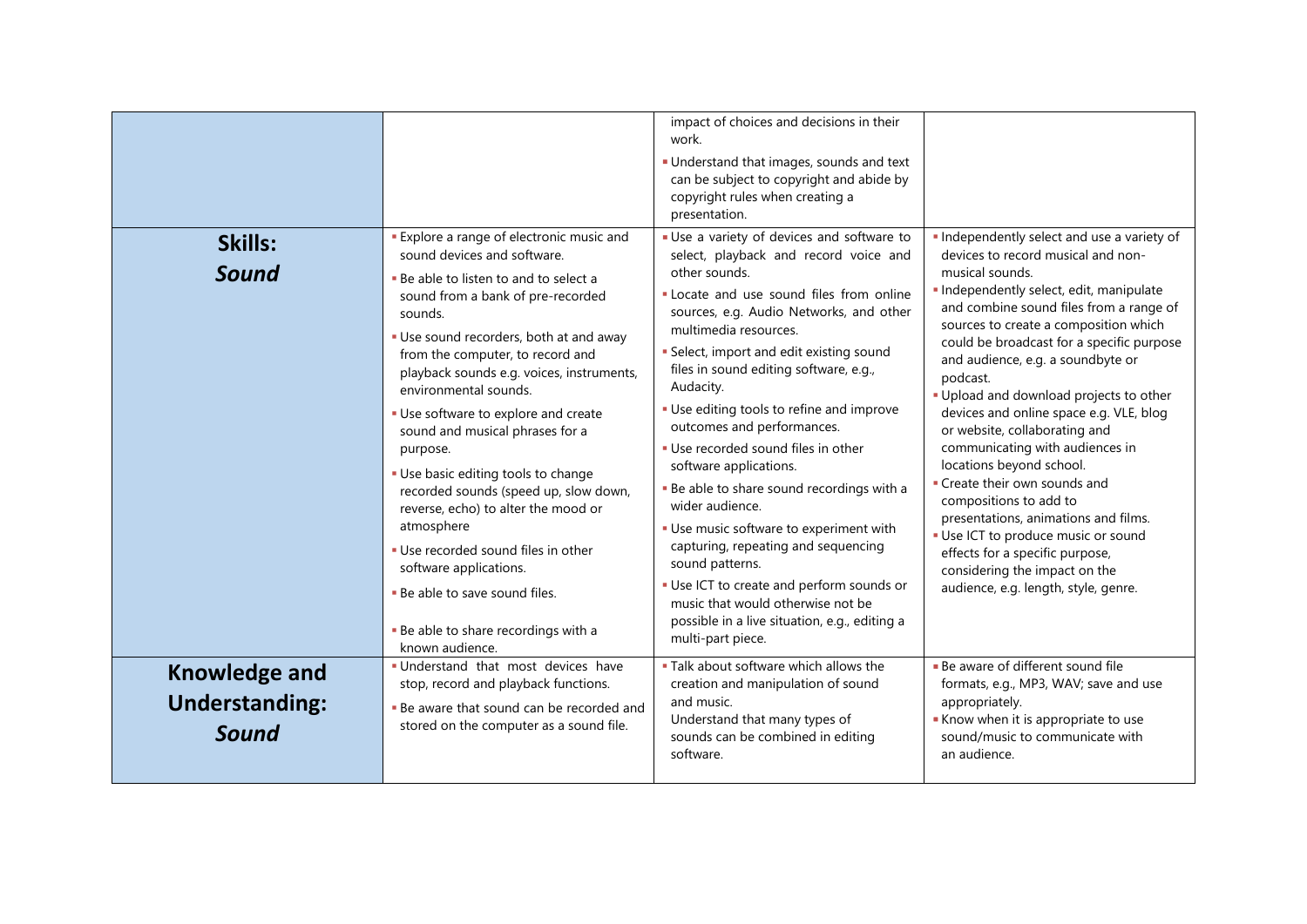|                                                                                                                                                                                                                                                                                                                                                                                                                                                                                                                                                                                                                                                                                                                                                                                                          | . Understand how sound can be used in<br>multimodal texts to create meaning and<br>provide effects.<br>• Understand that copyright exists on most<br>recorded music.                                                                                                                                                                                                                                                                                                                                                                                                                                                                                                                                                                                                                                                                                                                                                                                                                                                                                                                                                                                                                     |                                                                                                                                                                                                                                                                                                                                                                                                                                                                                                                                                                                                                                                                                                                                                                                                                                                                                                                                                                                                                                                                                                                                                                                                                                                                                                             |
|----------------------------------------------------------------------------------------------------------------------------------------------------------------------------------------------------------------------------------------------------------------------------------------------------------------------------------------------------------------------------------------------------------------------------------------------------------------------------------------------------------------------------------------------------------------------------------------------------------------------------------------------------------------------------------------------------------------------------------------------------------------------------------------------------------|------------------------------------------------------------------------------------------------------------------------------------------------------------------------------------------------------------------------------------------------------------------------------------------------------------------------------------------------------------------------------------------------------------------------------------------------------------------------------------------------------------------------------------------------------------------------------------------------------------------------------------------------------------------------------------------------------------------------------------------------------------------------------------------------------------------------------------------------------------------------------------------------------------------------------------------------------------------------------------------------------------------------------------------------------------------------------------------------------------------------------------------------------------------------------------------|-------------------------------------------------------------------------------------------------------------------------------------------------------------------------------------------------------------------------------------------------------------------------------------------------------------------------------------------------------------------------------------------------------------------------------------------------------------------------------------------------------------------------------------------------------------------------------------------------------------------------------------------------------------------------------------------------------------------------------------------------------------------------------------------------------------------------------------------------------------------------------------------------------------------------------------------------------------------------------------------------------------------------------------------------------------------------------------------------------------------------------------------------------------------------------------------------------------------------------------------------------------------------------------------------------------|
| · Develop classification skills by carrying<br>Skills:<br>out sorting activities<br><b>Data Handling</b><br>· Use simple graphing software to produce<br>pictograms and other basic tables, charts<br>or graphs.<br>. Use graphing software to enter data and<br>change a graph type, e.g. pictogram to<br>bar chart.<br>Interpret the graphs, discuss the<br>information contained and answer simple<br>questions.<br>Sort and classify a group of items by<br>asking simple yes / no questions. This<br>may take place away from the computer,<br>e.g. a 'Guess Who' game.<br>· Use a branching database program to<br>questions.<br>sort and identify items.<br>- Use basic search tools in a prepared<br>database to answer simple questions e.g.<br>how many children have brown hair?<br>(Science) | • Create frequency diagrams and graphs to<br>answer questions.<br>Create and use a branching database to<br>organise and analyse information to<br>answer questions.<br><b>Begin to identify what data should be</b><br>collected to answer a specific question.<br>Collect data and enter it into a database<br>under appropriate field headings.<br>Use a database to answer straightforward<br>questions by searching, matching and<br>ordering the contents of a single field.<br><b>Based on the data collected, children</b><br>should raise their own questions and<br>translate them into search criteria that<br>can be used to find answers to specific<br>" Compare different charts and graphs, e.g.,<br>in tables, frequency diagrams, pictograms,<br>bar charts, databases or spreadsheets and<br>understand that different ones are used<br>for different purposes.<br>• Select and use the most appropriate<br>method to organise and present data.<br>Use dataloggers to capture, record and<br>analyse data continuously over time,<br>including sound, temperature and light.<br>Use a data logger to 'snap shot' a series<br>of related but separate readings in the | Construct, refine and interpret bar charts,<br>scatter graphs, line graphs and pie charts.<br>. Discuss how IT enables you to search and<br>sift through large amounts of different<br>types of information and describe the<br>advantages of using the tools<br>- Design questions and perform complex<br>searches using key words, to search a<br>large pre-prepared database looking for<br>relationships and patterns, e.g. data on<br>the Internet; census data.<br>• Check the reliability of the data;<br>identify and correct inaccuracies.<br>Solve complex enquiries involving<br>selecting, processing and presenting data;<br>drawing conclusions, e.g. is there a<br>relationship between minibeast habitat<br>and diet?<br>Design a data capture form, e.g. a<br>questionnaire or table to collect<br>information to answer a specific question.<br>Search data according to more than one<br>criterion.<br>Present data to a specified audience and<br>display findings in other software, e.g.<br>through presentation software.<br>• Compare different charts and graphs,<br>e.g., in tables, frequency diagrams,<br>pictograms, bar charts, databases or<br>spreadsheets and understand that<br>different ones are used for different<br>purposes.<br>Select and use the most appropriate |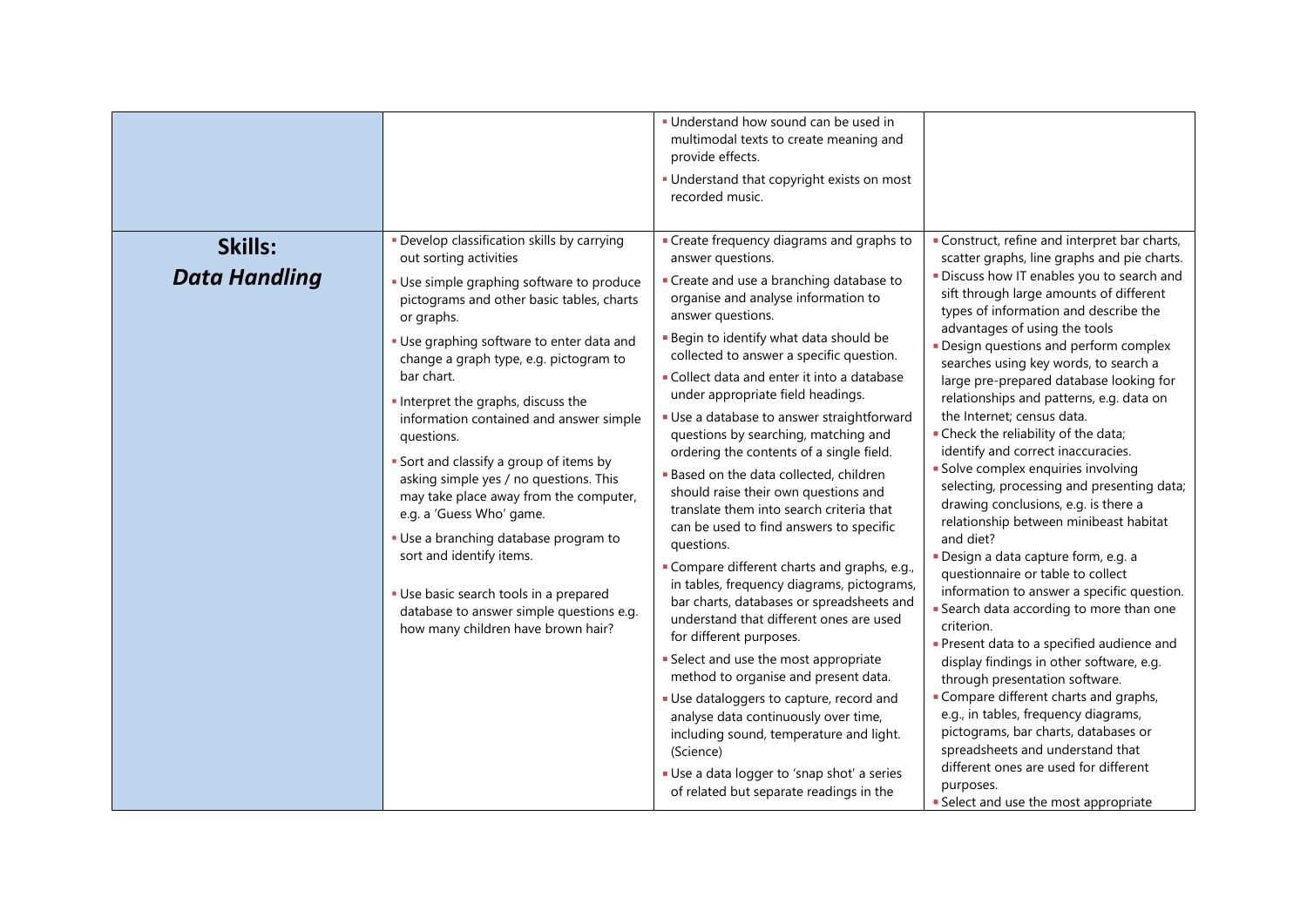|                                                                       |                                                                                                                                                                                                                                                                                                                                                                                                                                                                             | course of an appropriate investigation.<br>(Science)                                                                                                                                                                                                                                                                                                                                                                                                                                                                                                                                                                                                     | method to organise present, analyse and<br>interpret data.<br>Use a datalogger's settings to log data<br>over a chosen time span (Science)<br>Use a range of sensors including in a<br>variety of situations in the course of<br>scientific investigations. (Science)<br>Use a datalogger to make and record<br>accurate measurements or observations<br>and produce graphical information to<br>answer questions and solve simple<br>problems. (Science)<br>- Be able to design experiments which<br>require use of dataloggers, recognising<br>what measurements will be needed, how<br>many repeats and the most appropriate<br>means of recording data. (Science)                                                                                                                                              |
|-----------------------------------------------------------------------|-----------------------------------------------------------------------------------------------------------------------------------------------------------------------------------------------------------------------------------------------------------------------------------------------------------------------------------------------------------------------------------------------------------------------------------------------------------------------------|----------------------------------------------------------------------------------------------------------------------------------------------------------------------------------------------------------------------------------------------------------------------------------------------------------------------------------------------------------------------------------------------------------------------------------------------------------------------------------------------------------------------------------------------------------------------------------------------------------------------------------------------------------|--------------------------------------------------------------------------------------------------------------------------------------------------------------------------------------------------------------------------------------------------------------------------------------------------------------------------------------------------------------------------------------------------------------------------------------------------------------------------------------------------------------------------------------------------------------------------------------------------------------------------------------------------------------------------------------------------------------------------------------------------------------------------------------------------------------------|
| <b>Knowledge and</b><br><b>Understanding:</b><br><b>Data Handling</b> | . Understand that IT can be used to sort<br>items and information.<br>. Understand that IT can be used to create<br>and display charts graphs.<br>. Develop an understanding of what<br>datalogging can be used for (Science).<br>. Understand that IT can be used to add to<br>and change charts and graphs quite<br>easily.<br><b>- Begin to understand that unless data has</b><br>been entered accurately it cannot be used<br>to provide correct answers to questions. | · Understand that there are different types<br>of data.<br>. Understand the need to structure<br>information properly in a database.<br>Know, understand and use the<br>vocabulary: file, record, field, sort and<br>search.<br>Recognise similarities and differences<br>between ICT and paper-based systems.<br>. Talk about the advantages of using IT to<br>sort, interrogate and classify information<br>quickly.<br>Understand that effective yes / no<br>questions are key to organising data<br>efficiently in a branching database.<br>• Understand that there are different types<br>of data, e.g. numeric, alphabetic, date,<br>alphanumeric. | Recognise the need for accuracy when<br>designing, entering and interrogating<br>data and how this will affect the quality<br>of information gained.<br>Recognise the consequences of using<br>inaccurate data and relate to the<br>outside world, e.g. police, doctors,<br>banks, school databases<br>Understand which searches and graph<br>types are relevant to a specific problem<br>and types of information.<br>Understand that there are different<br>types of data, e.g., numeric,<br>alphabetic, date, alphanumeric,<br>currency.<br>· Understand the importance of<br>presentation techniques aimed at a<br>specific audience.<br>Understand the need for data protection<br>and some of the rights of individuals over<br>stored data and how it affects use and<br>storage of data in the real world. |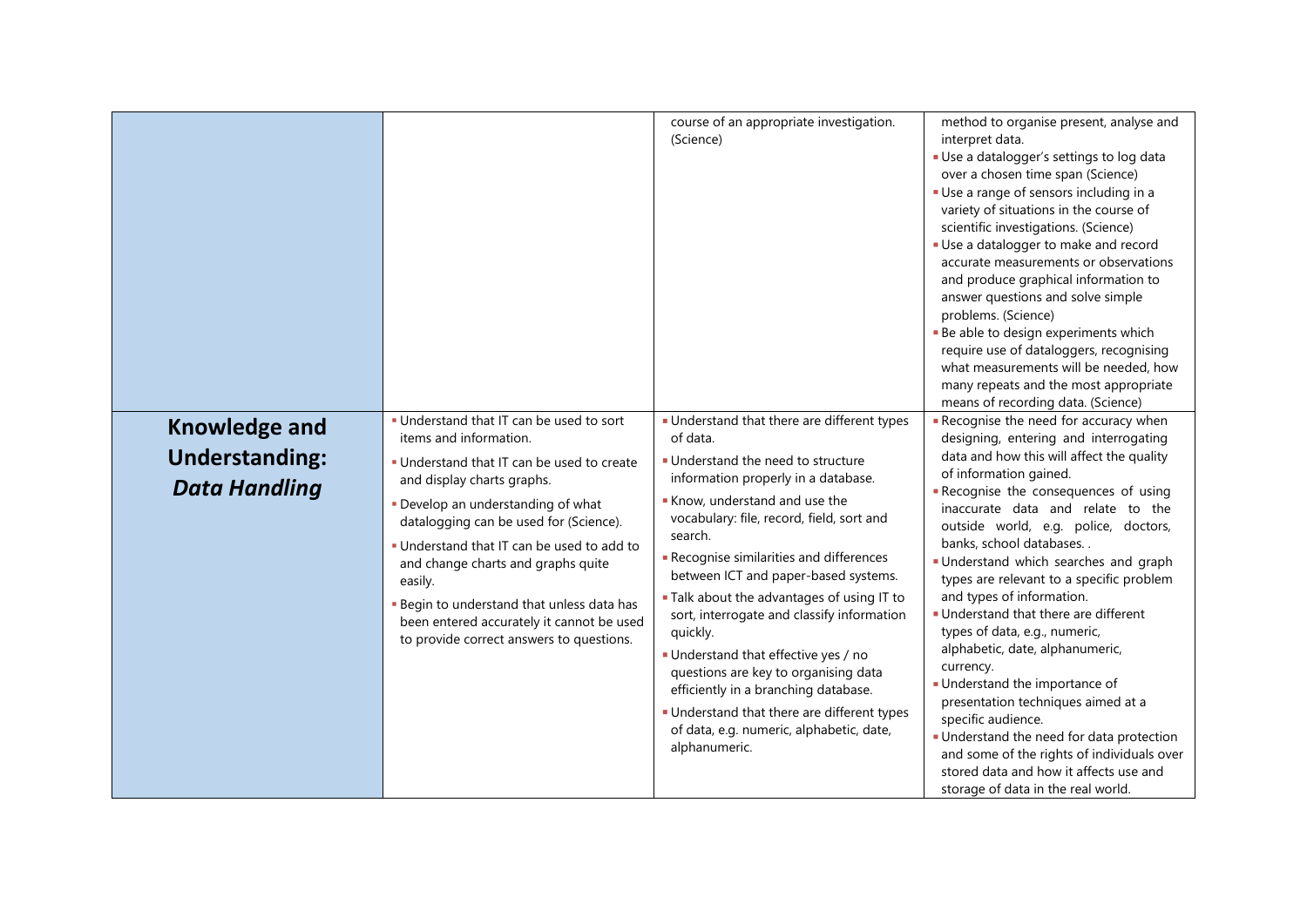|                                                  |                                                                                                                                                                                                                                                                                                                                                                                                                                                                                                                                                                                                                         | Know that ICT can enable the creation of<br>a variety of tables and graphs for different<br>purposes.<br>Understand some graphs and charts are<br>more appropriate and easier to read than<br>others.<br><b>Begin to make choices about how to</b><br>present data to solve a specific problem.<br>Understand that dataloggers can be used<br>to sense external and physical changes<br>and subsequently collect data in a range<br>of simple investigations. (Science)<br>Understand that data can be collected<br>more efficiently by a datalogging device<br>compared with manual methods.<br>(Science)<br>Know that datalogging devices can be<br>pre-programmed to collect data for a<br>given time and on different triggers and<br>remotely for a long period of time.<br>(Science). | Know when to choose dataloggers as the<br>most appropriate tool for capturing data<br>for a particular purpose and explain<br>/justify their choices. (Science)<br>- Appreciate that use of technology can<br>bring added accuracy to results but also<br>that occasional anomalies may need<br>moderation and further investigation.<br>(Science)                                                                                                                                                                                                                                                                          |
|--------------------------------------------------|-------------------------------------------------------------------------------------------------------------------------------------------------------------------------------------------------------------------------------------------------------------------------------------------------------------------------------------------------------------------------------------------------------------------------------------------------------------------------------------------------------------------------------------------------------------------------------------------------------------------------|---------------------------------------------------------------------------------------------------------------------------------------------------------------------------------------------------------------------------------------------------------------------------------------------------------------------------------------------------------------------------------------------------------------------------------------------------------------------------------------------------------------------------------------------------------------------------------------------------------------------------------------------------------------------------------------------------------------------------------------------------------------------------------------------|-----------------------------------------------------------------------------------------------------------------------------------------------------------------------------------------------------------------------------------------------------------------------------------------------------------------------------------------------------------------------------------------------------------------------------------------------------------------------------------------------------------------------------------------------------------------------------------------------------------------------------|
| Skills:<br><b>Digital research-</b><br>searching | · Locate specific, teacher defined, age<br>appropriate websites through a favourites<br>menu and /or by typing a website address<br>(URL) into the address bar in a web<br>browser.<br>· Use technology to source, generate and<br>amend ideas e.g. searching a resource<br>such as Espresso for images by a specific<br>artist.<br>. Talk about their use of technology and<br>other ways of finding information, e.g.<br>books, asking other people.<br>· Use and explore appropriate buttons,<br>arrows, menus and hyperlinks to navigate<br>teacher selected web sites, and other<br>sources of stored information. | Use a range of child friendly search<br>engines to locate different media, e.g.<br>text, images or sound.<br><b>Evaluate different search engines and</b><br>explain their choices in using these for<br>different opurposes.<br>Develop specific key questions and key<br>words to search for information e.g., a<br>question such as 'Where could we go on<br>holiday?' would become a search for<br>'holiday destinations'.<br>Consider the effectiveness of key<br>questions on search results and refine<br>where necessary.<br>Use strategies to verify the accuracy and<br>reliability of information, distinguishing                                                                                                                                                                | • Choose to use the internet when<br>appropriate as a tool for independent<br>research, e.g., gathering text, images,<br>videos and sound as resources to use in<br>their own work.<br>Use more advanced searching<br>techniques (e.g. Boolean and relational<br>operators).<br>• Choose the most appropriate search<br>engine for a task, e.g., image search,<br>search within a specific site or searching<br>the wider internet.<br>- Be able to create and use folders<br>within lists of book-marks or<br>favourites to organise content.<br>- Apply their knowledge of what to do<br>and who to tell if they discover |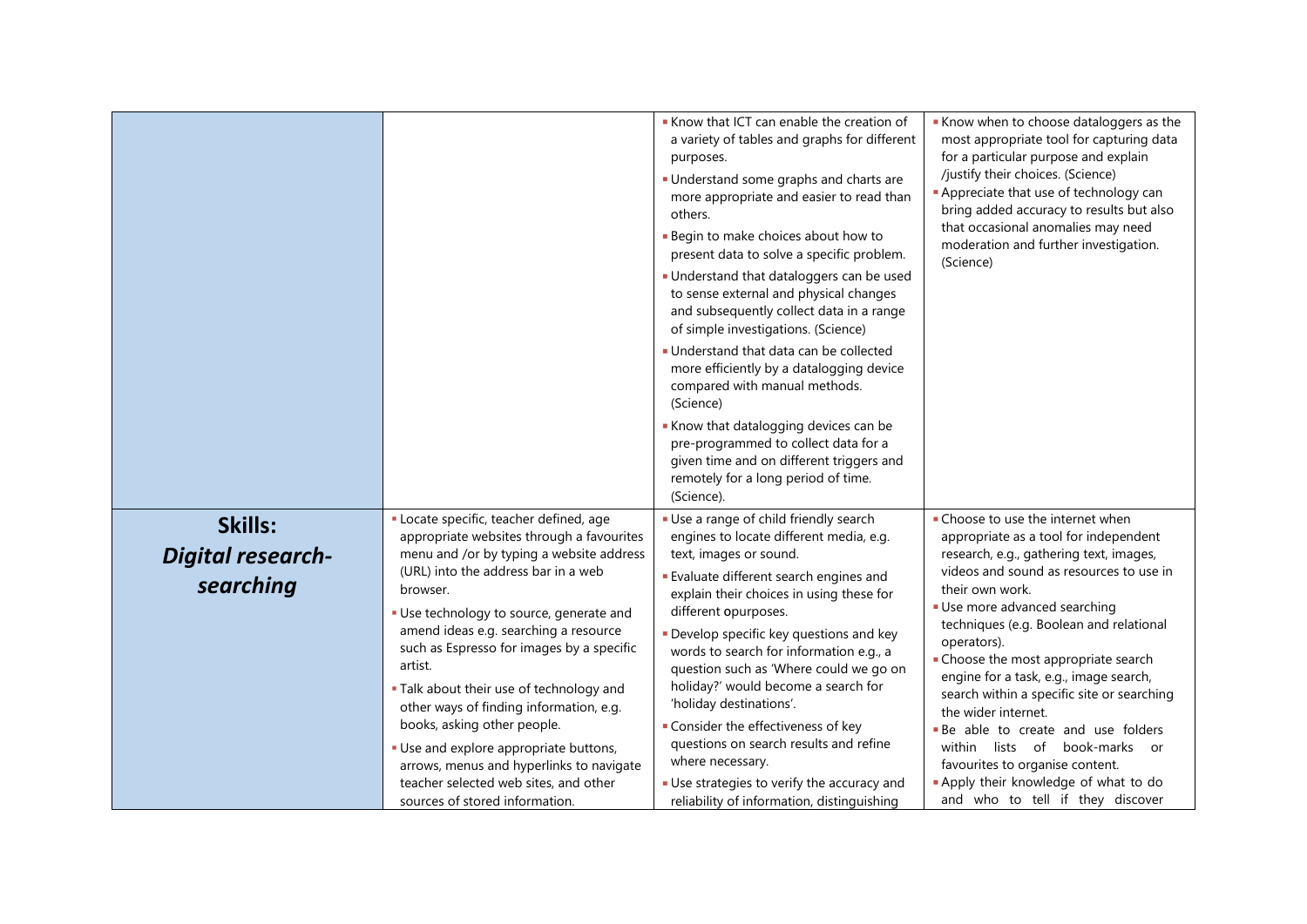|                                                                                        | · Use key words to search a specific<br>resource for information, e.g. Espresso<br>and other websites, under the guidance<br>and supervision of an adult.<br>- Be able to retrieve files from a computer<br>using a search of the computer.                                                                                                                                                                                                                                                                                             | between fact and opinion, e.g. cross<br>checking with different websites or books.<br>• Use appropriate tools to save and retrieve<br>accessed information, e.g. through the<br>use of favourites, history, copy/paste and<br>save as.<br>I Identify and cancel unwanted advertising,<br>pop-ups and potentially malicious<br>downloads by using the task manager<br>function and NOT through buttons on the<br>pop-up window, or the cross in the right<br>hand corner.<br>Know how to temporarily allow useful<br>pop-ups from a website.<br>Develop use of more advanced searching<br>techniques, e.g., searching for a phrase<br>using quotation marks to locate precise<br>information.<br>• Choose the most appropriate search<br>engine for a task, e.g., image search,<br>search within a specific site or searching<br>the wider internet. | something inappropriate or offensive<br>on a website, at home and in school.                                                                                                                                                                                                                                                                                                                                                                                                                                                                                                                                                       |
|----------------------------------------------------------------------------------------|-----------------------------------------------------------------------------------------------------------------------------------------------------------------------------------------------------------------------------------------------------------------------------------------------------------------------------------------------------------------------------------------------------------------------------------------------------------------------------------------------------------------------------------------|-----------------------------------------------------------------------------------------------------------------------------------------------------------------------------------------------------------------------------------------------------------------------------------------------------------------------------------------------------------------------------------------------------------------------------------------------------------------------------------------------------------------------------------------------------------------------------------------------------------------------------------------------------------------------------------------------------------------------------------------------------------------------------------------------------------------------------------------------------|------------------------------------------------------------------------------------------------------------------------------------------------------------------------------------------------------------------------------------------------------------------------------------------------------------------------------------------------------------------------------------------------------------------------------------------------------------------------------------------------------------------------------------------------------------------------------------------------------------------------------------|
| <b>Knowledge and</b><br><b>Understanding:</b><br><b>Digital research-</b><br>searching | - Begin to understand that some websites<br>are more useful than others when<br>searching for topics.<br>. Understand that technology can give<br>rapid access to a wide variety of<br>information and resources, including<br>internet, TV, DVDs<br>. Understand that there are different ways<br>of finding information, e.g. books, asking<br>other people<br>. Understand that different forms of<br>information, e.g. text, images, sound,<br>multimedia exist and that some are more<br>useful for specific purposes than others. | <b>Talk about and describe the process of</b><br>finding specific information, noting any<br>difficulties during the process and how<br>these were overcome<br>• Understand that information found as a<br>result of a search can vary in relevance.<br><b>Begin to recognise that anyone can</b><br>author on the internet and sometimes<br>web content is inaccurate or even<br>offensive.<br>Understand that provision is made in<br>schools to filter<br><b>Begin to understand the concept of</b><br>copyright, e.g. what images, videos or                                                                                                                                                                                                                                                                                                    | Know and understand what to do and who<br>to tell if they discover something<br>inappropriate or offensive on a website, at<br>home and in school.<br>. Understand when and where the<br>internet can be used as a research tool.<br>- Understand that you should not publish<br>other peoples' material on the Internet<br>without their permission but you can<br>hyperlink to their websites and<br>acknowledge the source.<br>Know how Boolean and relational<br>operators can be used in searching.<br>Understand that good online research<br>involves processing information, and<br>interpreting it for others rather than |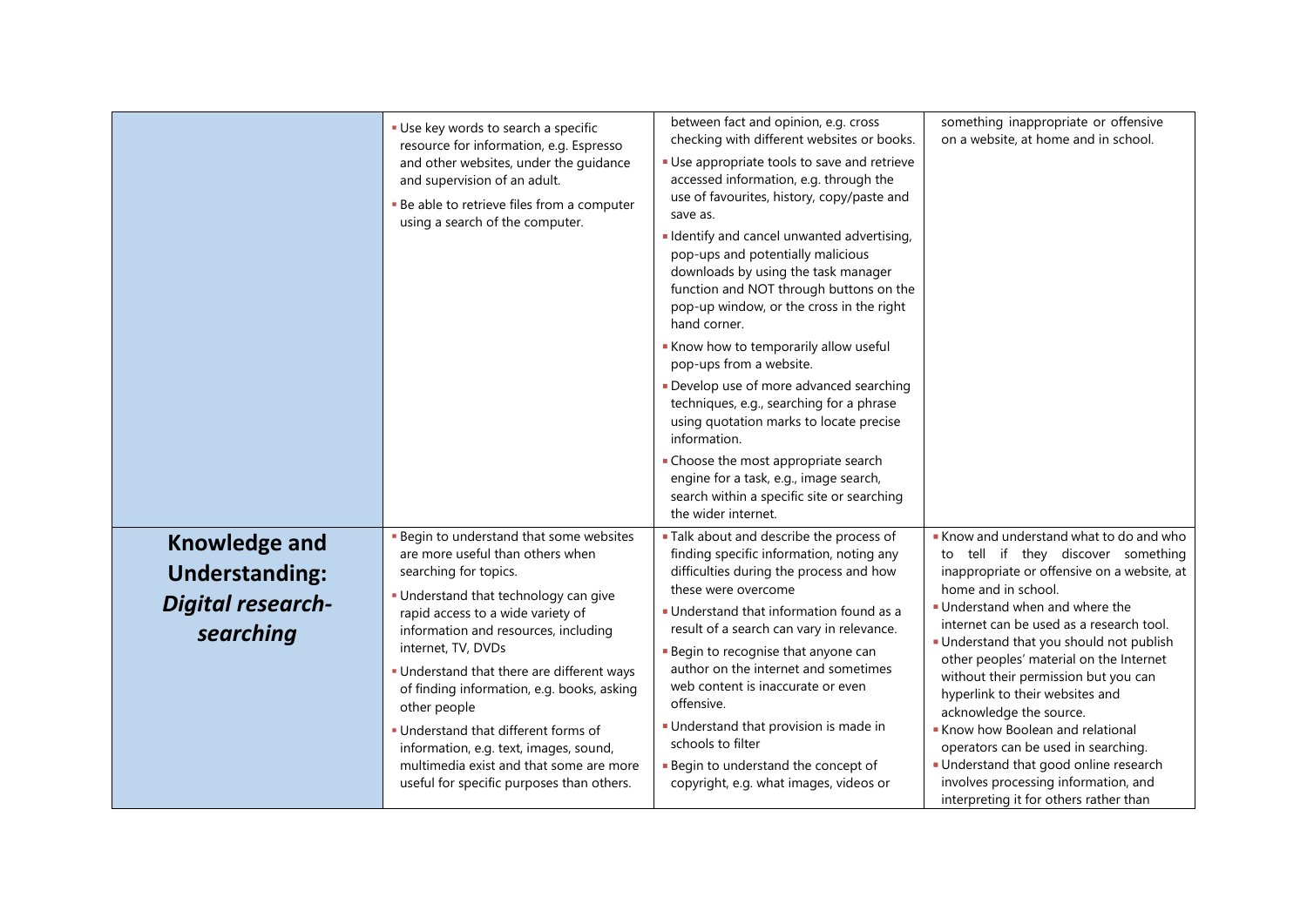| <b>Digital Literacy:</b>     | · Understand that files can be retrieved and<br>found on a computer using a search of<br>the computer.<br>. Understand and discuss how information<br>can be obtained and used to answer<br>specific questions.<br>· Understand a website has a unique<br>address and the need for precision when<br>typing it.<br>- Begin to understand that not everything<br>on the internet is true.<br>- Be aware that they can be accidently<br>diverted from websites through a link to a<br>new website, advertising or pop-ups.<br>Use technology safely and respectfully,<br>keeping personal information private; | sounds are legal and safe to use in their<br>own work.<br><b>Begin to understand the need to</b><br>acknowledge sources of information.<br>Understand when and where the internet<br>can be used as a research tool.<br>Know that Boolean search 'operators' can<br>effect web searches<br>Use technology responsibly.<br>I Identify a range of ways to report        | direct copying<br>• Be discerning in evaluating digital<br>content.                                                                                                                                                                                                                                                                                                                                                                                                        |
|------------------------------|--------------------------------------------------------------------------------------------------------------------------------------------------------------------------------------------------------------------------------------------------------------------------------------------------------------------------------------------------------------------------------------------------------------------------------------------------------------------------------------------------------------------------------------------------------------------------------------------------------------|-----------------------------------------------------------------------------------------------------------------------------------------------------------------------------------------------------------------------------------------------------------------------------------------------------------------------------------------------------------------------|----------------------------------------------------------------------------------------------------------------------------------------------------------------------------------------------------------------------------------------------------------------------------------------------------------------------------------------------------------------------------------------------------------------------------------------------------------------------------|
| <b>Programme of Study</b>    | identify where to go for help and support<br>when they have concerns about content or<br>contact on the internet or other online<br>technologies.                                                                                                                                                                                                                                                                                                                                                                                                                                                            | concerns about contact.<br>I Identify a range of ways to report<br>concerns about content.<br>- Recognise acceptable/unacceptable<br>behaviour.<br>Understand the opportunities<br>computer networks offer for<br>communication.                                                                                                                                      | Use technology safely, respectfully and<br>responsibly; recognise<br>acceptable/unacceptable behaviour;<br>identify a range of ways to report<br>concerns about content and contact.<br>• Understand the opportunities computer<br>networks offer for communication and<br>collaboration.                                                                                                                                                                                  |
| <b>Skills: Online Safety</b> | · Use technology safely.<br>Keep personal information safe.<br>· Use technology respectfully.<br>- Recognise situations involving content<br>and contact that are not safe, (e.g. In<br>emails, text messages, videos) and<br>know where to go for help.<br>· Minimise screen, turn off the monitor,<br>or use back buttons to return to the                                                                                                                                                                                                                                                                 | · Use technology responsibly.<br>• To create appropriate passwords.<br>Keep passwords and personal data safe.<br>- Recognise acceptable behaviour.<br>- Recognise unacceptable behaviour.<br>- Be able to create a 'secure' password, e.g.<br>combination of letters, symbols and<br>numbers in accordance with the school's<br>eSafety policies and procedures /AUP. | Locate and respond appropriately to the<br>terms and conditions on websites.<br>· Identify unsuitable posts (e.g. on blogs, a<br>forum ) pertaining to content and<br>conduct.<br>· Identify inappropriate and unacceptable<br>behavior when analysing resources such<br>as videos, text-based scenarios and<br>electronic communications.<br>• Continue to develop the skills to identify<br>risks involved with contact, content and<br>their own conduct whilst online. |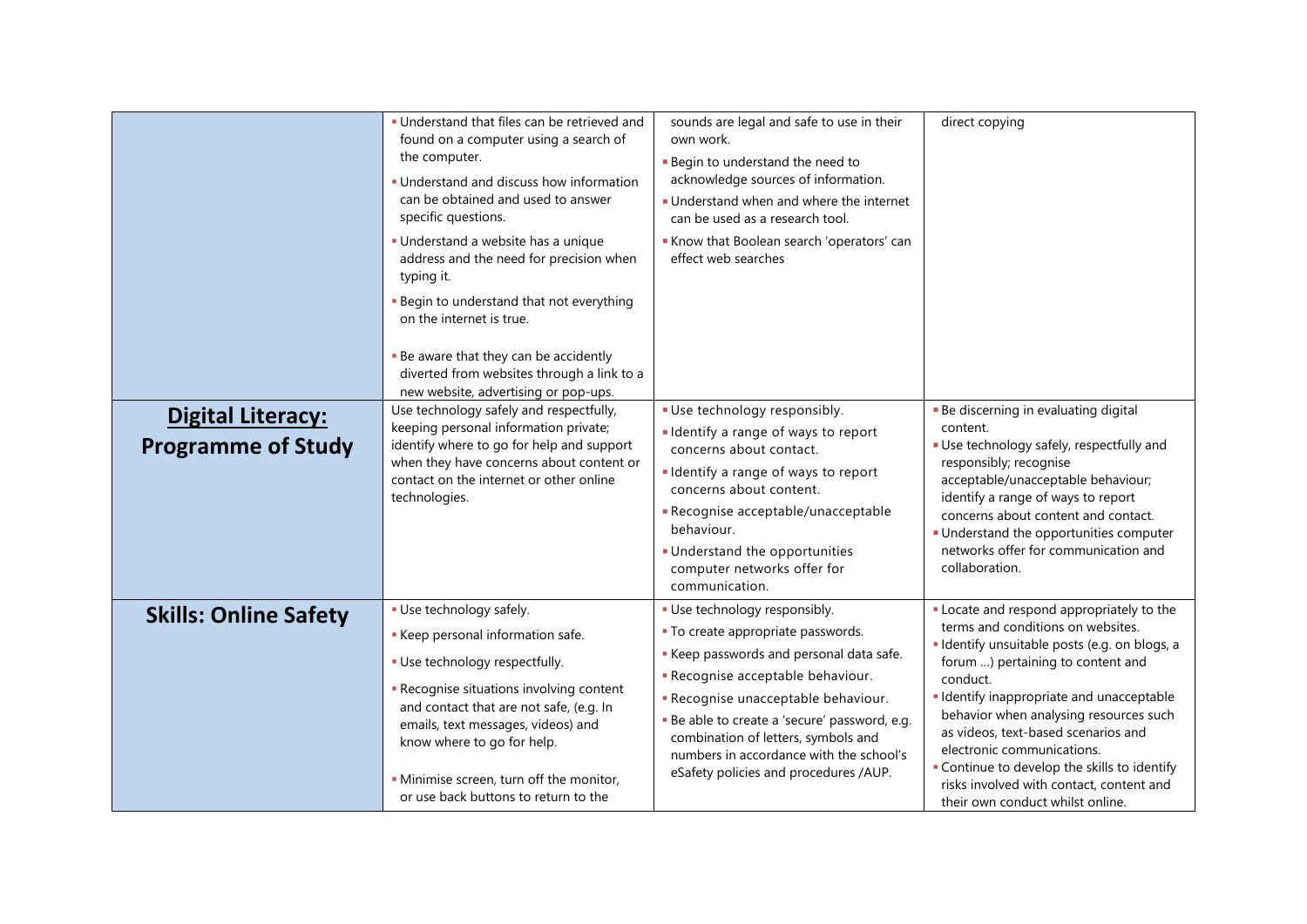|                                                                       | home page if anything inappropriate<br>appears on the screen.                                                                                                                                                                                                                                                                                                                                                                                                                                                                                                                                                                                                                                                                                                                                                                                                                                                                                                                       | Know what to do and who to tell if they<br>discover something inappropriate or<br>offensive on a website, at home and in<br>school.                                                                                                                                                                                                                                                                                                                                                                                                                                                                                                                                                                                                                                                                                                                                                                                                                                                                                                                             | · Use electronic communication and<br>collaboration tools safely.                                                                                                                                                                                                                                                                                                                                                                                                                                                                                                                                                                                                                                                                                                                                                                                                                                                                                                                                                                                                                  |
|-----------------------------------------------------------------------|-------------------------------------------------------------------------------------------------------------------------------------------------------------------------------------------------------------------------------------------------------------------------------------------------------------------------------------------------------------------------------------------------------------------------------------------------------------------------------------------------------------------------------------------------------------------------------------------------------------------------------------------------------------------------------------------------------------------------------------------------------------------------------------------------------------------------------------------------------------------------------------------------------------------------------------------------------------------------------------|-----------------------------------------------------------------------------------------------------------------------------------------------------------------------------------------------------------------------------------------------------------------------------------------------------------------------------------------------------------------------------------------------------------------------------------------------------------------------------------------------------------------------------------------------------------------------------------------------------------------------------------------------------------------------------------------------------------------------------------------------------------------------------------------------------------------------------------------------------------------------------------------------------------------------------------------------------------------------------------------------------------------------------------------------------------------|------------------------------------------------------------------------------------------------------------------------------------------------------------------------------------------------------------------------------------------------------------------------------------------------------------------------------------------------------------------------------------------------------------------------------------------------------------------------------------------------------------------------------------------------------------------------------------------------------------------------------------------------------------------------------------------------------------------------------------------------------------------------------------------------------------------------------------------------------------------------------------------------------------------------------------------------------------------------------------------------------------------------------------------------------------------------------------|
| <b>Knowledge and</b><br><b>Understanding: Online</b><br><b>Safety</b> | Know what it means to use technology<br>safely.<br>- Understand what is meant by personal<br>information.<br>- Understand how to keep personal<br>information safe online.<br>Know the rules for keeping safe online.<br>· Understand that personal information,<br>e.g. email address, usernames, passwords,<br>home address or telephone number<br>should not be shared, either online or<br>offline, without a trusted adult's<br>permission.<br>Know that they should not ask to meet<br>anybody from the online world in the<br>offline world.<br>Know and abide by the school's rules for<br>keeping safe online (age appropriate).<br>. Understand that technology should be<br>used respectfully.<br>Know where to go for help and support<br>when they have concerns about content<br>they have seen on the internet or other<br>technologies.<br>Know where to go for help and support<br>when they have concerns about contact<br>on the internet or other technologies. | Know how to use technology<br>×.<br>responsibly.<br>Understand that online actions can<br>×.<br>impact on other people.<br>Understand the need to keep personal<br>information and passwords private in<br>order to protect themselves when<br>communicating online.<br>Know how to respond if asked for<br>personal details or in the event of<br>receiving unpleasant communications,<br>e.g. saving the message and showing<br>to a trusted adult -according to the<br>school's eSafety policies and<br>procedures /AUP.<br>×.<br>Understand the risks posed by the<br>internet relating to contact e.g.<br>bullying, grooming.<br>×.<br>Know a range of ways to report<br>concerns about contact.<br>Understand the risks posed by the<br>internet relating to content e.g. violent<br>and biased websites.<br>Know a range of ways to report<br>×<br>concerns about content.<br>Understand the school's acceptable use<br>×<br>policy.<br>×.<br>Understand what acceptable online<br>behaviour is.<br>Understand what unacceptable online<br>behaviour is. | Be aware that file sharing is<br>usually illegal due to copyright<br>laws and can also spread viruses.<br>Know a range of ways to report<br>concerns about content and<br>contact.<br>Know what a 'strong' password /<br>understand the importance of<br>keeping personal data secure.<br>Understand what a digital<br>footprint is.<br>Know that resources and materials<br>can be covered by copyright and<br>downloading these materials is<br>illegal.<br>Understand that web users have<br>to observe the terms and<br>conditions of websites.<br>Understand that electronic<br>communication can be malicious<br>or inappropriate and recognise<br>when an attachment may be<br>unsafe to open.<br>Understand that social network or<br>other online environments have<br>security settings, which can be<br>altered, to protect the user.<br>Understand the need to respect<br>privacy of other individuals, e.g.,<br>through using bcc function on an<br>email, not uploading/using images<br>or personal information without<br>permission.<br>Understand the benefits of |
|                                                                       | Uses of technology                                                                                                                                                                                                                                                                                                                                                                                                                                                                                                                                                                                                                                                                                                                                                                                                                                                                                                                                                                  |                                                                                                                                                                                                                                                                                                                                                                                                                                                                                                                                                                                                                                                                                                                                                                                                                                                                                                                                                                                                                                                                 | developing a 'nickname' for online                                                                                                                                                                                                                                                                                                                                                                                                                                                                                                                                                                                                                                                                                                                                                                                                                                                                                                                                                                                                                                                 |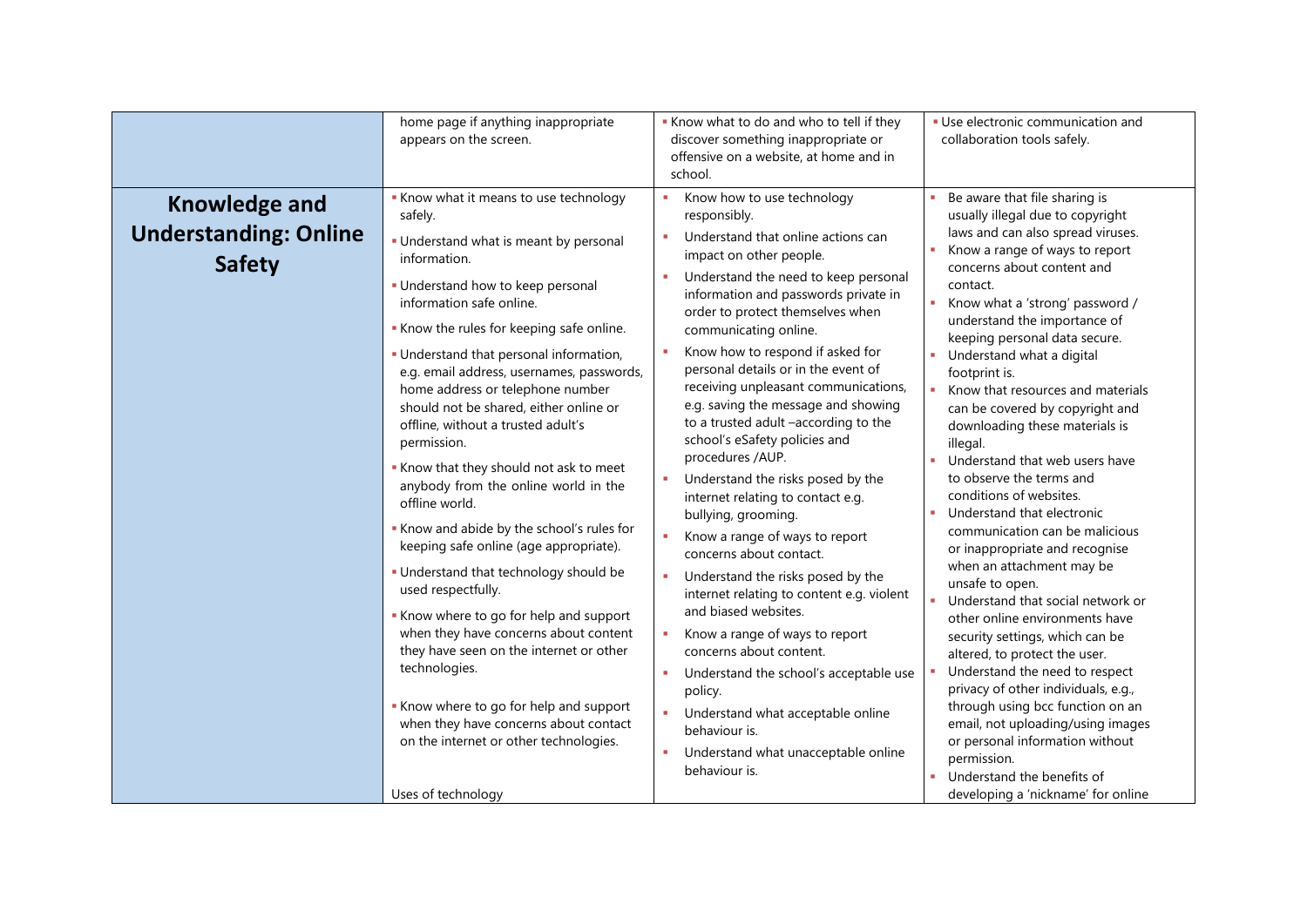| Recognise common uses of information<br>technology beyond school. | Recognise that cyber bullying is<br>use where appropriate.<br>×.<br>unacceptable and will be sanctioned<br>Understand they have a right to<br>u.<br>according to the school's eSafety<br>be protected from inappropriate<br>policies and procedures /AUP.<br>use of technology by others and<br>the need to respect the rights of<br>Know how to report an incident of<br>other users.<br>cyber bullying if and when it occurs,<br>Understand some malicious adults<br>according to the school's eSafety<br>may use various techniques on the<br>policies and procedures /AUP.<br>Internet to make contact, elicit<br>Understand the risks involved in<br>personal information and 'groom'<br>arranging to meet and subsequently<br>young children, e.g., fake profiles.<br>meeting anybody from the online<br>Understand the risks involved in<br>world in the offline world.<br>arranging to meet and<br>Know what images are suitable to<br>х.<br>subsequently meeting anybody<br>include in an online profile and ensure<br>from the online world in the<br>that appropriate permissions have been<br>offline world.<br>obtained, e.g. copyright or asking<br>Know that they should tell a<br>a.<br>friends before uploading their images.<br>trusted adult immediately if they<br>are asked to meet anybody from<br>Understand the need for certain rules<br>the online world in the offline<br>of conduct particularly when using live<br>world.<br>forms of communication, e.g. chats and<br>Know how to report any<br>forums in the school's VLE, taking turns<br>suspicions, e.g., through school's<br>to speak when video conferencing.<br>eSafety policies and procedures<br>Know the school's rules for keeping<br>х.<br>and the use of CEOP's 'report<br>safe online and be able to apply these<br>abuse' button, which links directly<br>beyond school.<br>to the police.<br>Recognise that cyber bullying is |
|-------------------------------------------------------------------|-----------------------------------------------------------------------------------------------------------------------------------------------------------------------------------------------------------------------------------------------------------------------------------------------------------------------------------------------------------------------------------------------------------------------------------------------------------------------------------------------------------------------------------------------------------------------------------------------------------------------------------------------------------------------------------------------------------------------------------------------------------------------------------------------------------------------------------------------------------------------------------------------------------------------------------------------------------------------------------------------------------------------------------------------------------------------------------------------------------------------------------------------------------------------------------------------------------------------------------------------------------------------------------------------------------------------------------------------------------------------------------------------------------------------------------------------------------------------------------------------------------------------------------------------------------------------------------------------------------------------------------------------------------------------------------------------------------------------------------------------------------------------------------------------------------------------------------------------------------------------------------------------------------------------------|
|                                                                   | unacceptable and will be<br>sanctioned according to the<br>school's eSafety policies and<br>procedures /AUP.<br>Know how to report an incident of<br>cyber bullying if and when it<br>occurs, according to the school's<br>eSafety policies and procedures<br>/AUP.<br>Understand that they should not<br>publish other peoples'                                                                                                                                                                                                                                                                                                                                                                                                                                                                                                                                                                                                                                                                                                                                                                                                                                                                                                                                                                                                                                                                                                                                                                                                                                                                                                                                                                                                                                                                                                                                                                                            |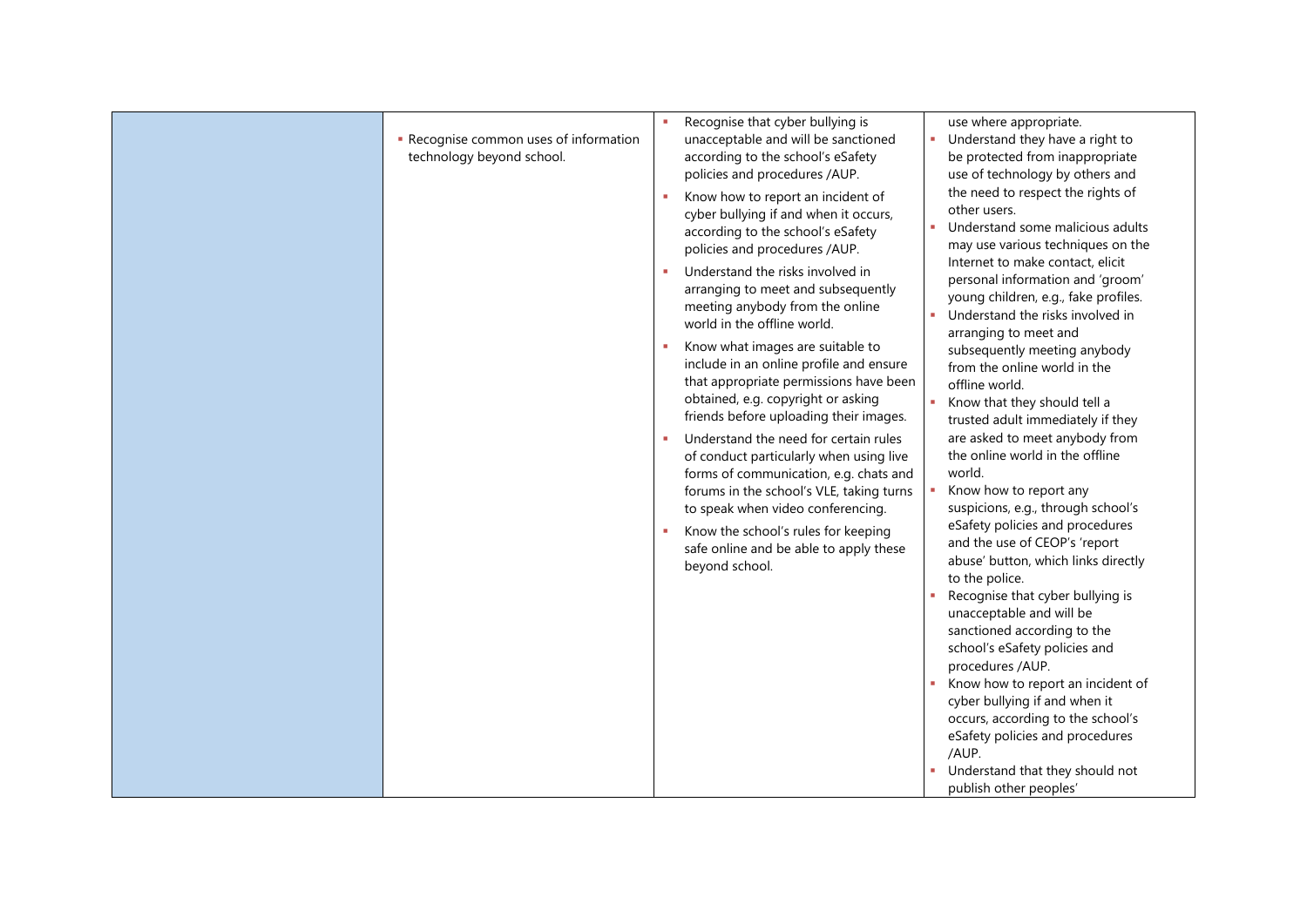|                                                                                                                                             |                                                                                                                                                                                                                                                                                                                                                                                                                                                                                                                                                                                                                                                                                               |                                                                                                                                                                                                                                                                                                                                                                                                                                                                                                                                                                                                                                                                                                                                                                                                                                                                                                                                                                                                                                                                                             | pictures/tag them without<br>permission.<br>Know that content, e.g.,<br>×<br>photographs and videos, put<br>online are very difficult to remove<br>Understand how their own<br>inappropriate conduct can put<br>them at risk whilst online                                                                                                                                                                                                                                                                                                                                                                                                                                                                                                                                                                                                                                                                                                                                                                                                                                                                                                               |
|---------------------------------------------------------------------------------------------------------------------------------------------|-----------------------------------------------------------------------------------------------------------------------------------------------------------------------------------------------------------------------------------------------------------------------------------------------------------------------------------------------------------------------------------------------------------------------------------------------------------------------------------------------------------------------------------------------------------------------------------------------------------------------------------------------------------------------------------------------|---------------------------------------------------------------------------------------------------------------------------------------------------------------------------------------------------------------------------------------------------------------------------------------------------------------------------------------------------------------------------------------------------------------------------------------------------------------------------------------------------------------------------------------------------------------------------------------------------------------------------------------------------------------------------------------------------------------------------------------------------------------------------------------------------------------------------------------------------------------------------------------------------------------------------------------------------------------------------------------------------------------------------------------------------------------------------------------------|----------------------------------------------------------------------------------------------------------------------------------------------------------------------------------------------------------------------------------------------------------------------------------------------------------------------------------------------------------------------------------------------------------------------------------------------------------------------------------------------------------------------------------------------------------------------------------------------------------------------------------------------------------------------------------------------------------------------------------------------------------------------------------------------------------------------------------------------------------------------------------------------------------------------------------------------------------------------------------------------------------------------------------------------------------------------------------------------------------------------------------------------------------|
| Skills:<br><b>Electronic</b><br><b>Communication</b><br><b>Year 5 and 6: Electronic</b><br><b>Communication and</b><br><b>Collaboration</b> | • Contribute ideas to class and group<br>emails.<br>· Send an email, using a subject heading, to<br>a known member of the school<br>community e.g. another class teacher,<br>bursar.<br>. Open and reply to an email from a known<br>person.<br>• Contribute to a blog, journal or forum on<br>the school's VLE.<br>• Develop an awareness of appropriate<br>language to use in email and other forms<br>of digital communication such as blogs.<br>- Begin to use webcams and /or video<br>conferencing as a class, if appropriate and<br>available, with external providers, another<br>class or school.<br>. Talk openly about their use of online<br>communication in school and at home. | · Use a range of digital tools to<br>communicate, e.g. contributing to chats<br>and/or discussion forums, in school's VLE,<br>blog or text messages, making purposeful<br>contributions to respond to another<br>pupil's question or comment.<br>Investigate the different styles of<br>language, layout and format of different<br>electronic communications and how these<br>vary depending on the audience.<br>- Continue to use webcams and /or video<br>conferencing as a class, if appropriate and<br>available, e.g. with external providers,<br>another class or school, or abroad as part<br>of a wider topic.<br>- Begin to publish their work to a wider<br>audience, e.g. using VLE or podcasting<br>tools.<br><b>Example - email</b><br>. Log on to an email account, open emails,<br>create and send appropriate replies.<br>· Forward an e-mail.<br>Save an e-mail in draft format and then<br>return and edit prior to sending.<br>Attach different files to emails, e.g. text<br>document, sound file or image.<br>• Open and save attachments to an<br>appropriate place. | Independently, and with regard for<br>eSafety, select and use appropriate<br>communication tools to solve problems<br>by collaborating and communicating with<br>others within and beyond school, e.g.,<br>email, discussion forums, blogs, wikis, text<br>messages and other digital<br>communication tools.<br>• Make use of webcams and /or video<br>conferencing, if appropriate and available,<br>e.g., to exchange ideas and collaborate on<br>projects with external providers, another<br>class or school, or abroad.<br>Extend online publishing to a more global<br>audience, e.g. creating and publishing<br>web pages, blog and podcasting.<br><b>Evaluate the effectiveness of a variety of</b><br>digital communication tools for<br>communicating and collaborating.<br><b>Example- e-mail</b><br>Add e-mail addresses to a class address<br>book.<br>• Create group or distribution lists of<br>contacts from an address book.<br>Learn how to use the cc and bcc facilities<br>when sending an e-mail and discuss when<br>these should be used.<br>Send 'group' e-mails and be aware of the<br>benefits and risks in 'replying to all'. |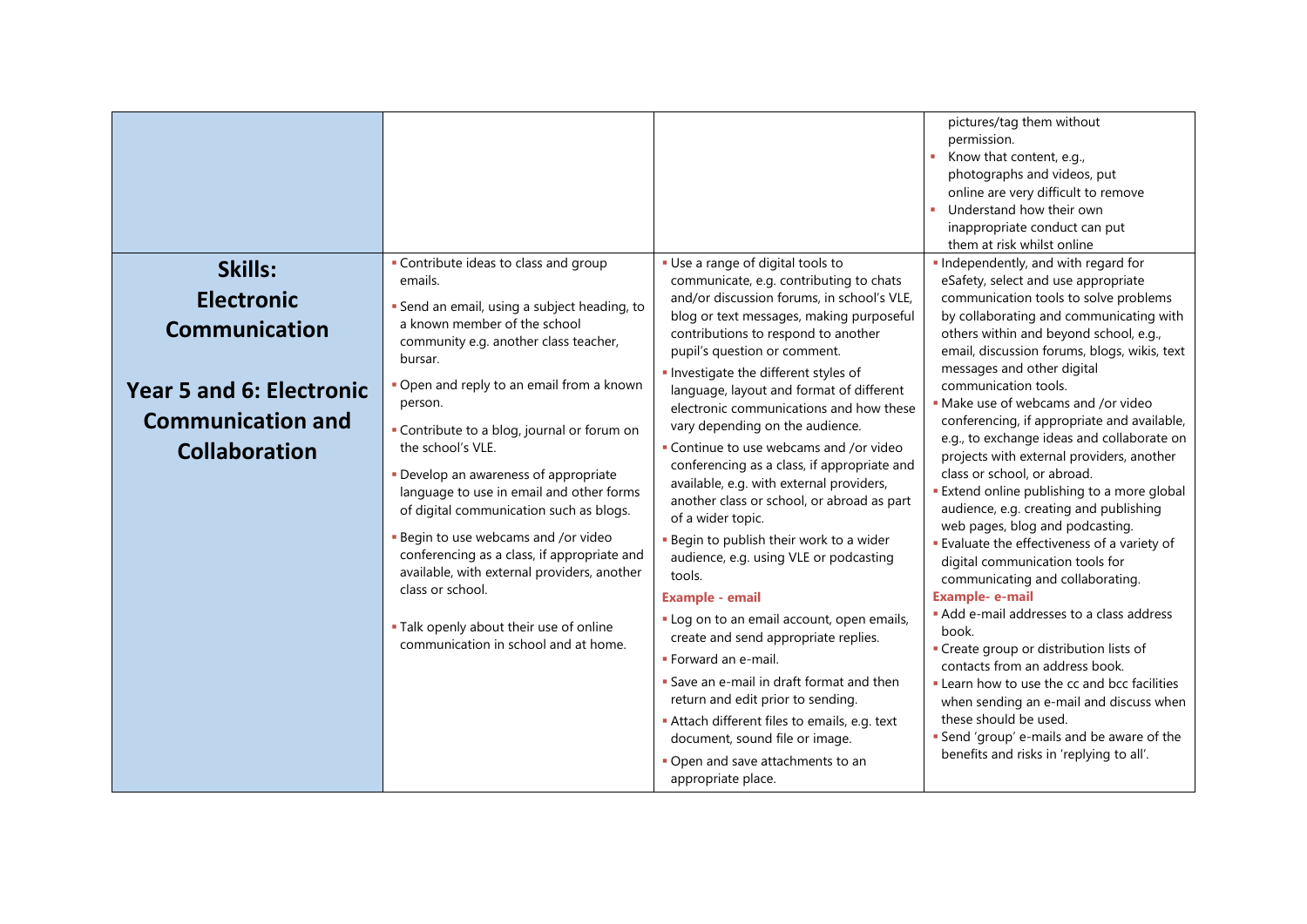|                                                                                                                                                                                   |                                                                                                                                                                                                                                                                                                                                                                                                                                                                                                                                                                                                                                                                                                                                    | · Select an email recipient from a class<br>address book.                                                                                                                                                                                                                                                                                                                                                                                                                                                                                                                                                                                                                                                                                                                                                                                                         |                                                                                                                                                                                                                                                                                                                                                                                                                     |
|-----------------------------------------------------------------------------------------------------------------------------------------------------------------------------------|------------------------------------------------------------------------------------------------------------------------------------------------------------------------------------------------------------------------------------------------------------------------------------------------------------------------------------------------------------------------------------------------------------------------------------------------------------------------------------------------------------------------------------------------------------------------------------------------------------------------------------------------------------------------------------------------------------------------------------|-------------------------------------------------------------------------------------------------------------------------------------------------------------------------------------------------------------------------------------------------------------------------------------------------------------------------------------------------------------------------------------------------------------------------------------------------------------------------------------------------------------------------------------------------------------------------------------------------------------------------------------------------------------------------------------------------------------------------------------------------------------------------------------------------------------------------------------------------------------------|---------------------------------------------------------------------------------------------------------------------------------------------------------------------------------------------------------------------------------------------------------------------------------------------------------------------------------------------------------------------------------------------------------------------|
| <b>Knowledge and</b><br><b>Understanding:</b><br><b>Electronic</b><br><b>Communication</b><br><b>Year 5 and 6: Electronic</b><br><b>Communication and</b><br><b>Collaboration</b> | · Understand that messages can quickly<br>be sent electronically, via a range of<br>devices, over distances and that people<br>can reply to them.<br>. Understand that an email has to be<br>sent to a unique email address and the<br>need for accuracy in typing the<br>address.<br>. Understand that electronic<br>messages can be in the form of<br>pictures, sound and/or text.<br>. Understand that some emails may<br>be malicious or inappropriate and<br>begin to recognise when an<br>attachment may be unsafe to open.<br>. Understand the different ways that<br>messages can be sent e.g. email,<br>text messages, letter, phone,<br>forums and begin to consider the<br>advantages, or appropriateness,<br>each one. | . Understand that computer networks<br>can be used for communication.<br>· Understand the opportunities<br>computer networks offer for<br>communication.<br>Know a range of ways that computer<br>networks can be used for communication.<br>. Understand that some emails and other<br>forms of electronic communications<br>may be malicious or inappropriate and<br>recognise when an attachment may be<br>unsafe to open.<br>Recognise the effect that content in their<br>communications may have on others.<br>- Respect the ideas and communications of<br>others they encounter online.<br>· Discuss the differences between online<br>communication tools used in school and<br>those used internet content, recognising<br>this is possibly not the case on computers<br>used at home at home, e.g., those<br>'blocked' through the school's filtering. | · Understand the potential benefits<br>and risks of digital communication<br>and that methods will vary<br>according to purpose.<br>· Understanding of which tools are<br>better for communicating or<br>collaborating and those that can be<br>used both.<br>· Understand what open-source software is<br>and the conditions of use when using it.                                                                 |
| Skills:<br><b>Digital research-search</b>                                                                                                                                         | No skills in Year 1 and 2                                                                                                                                                                                                                                                                                                                                                                                                                                                                                                                                                                                                                                                                                                          | No skills in Year 3 and 4                                                                                                                                                                                                                                                                                                                                                                                                                                                                                                                                                                                                                                                                                                                                                                                                                                         | • Use strategies to verify the accuracy and<br>reliability of information, distinguishing<br>between fact and opinion, e.g. cross<br>checking with different websites or books.<br>· Identify whether a file has copyright<br>restrictions and can be legally<br>downloaded from the internet then used<br>in their own work.<br>· Use appropriate strategies for finding,<br>critically evaluating, validating and |
|                                                                                                                                                                                   |                                                                                                                                                                                                                                                                                                                                                                                                                                                                                                                                                                                                                                                                                                                                    |                                                                                                                                                                                                                                                                                                                                                                                                                                                                                                                                                                                                                                                                                                                                                                                                                                                                   | verifying information, e.g., using different<br>keywords, skim-reading to check<br>relevance of information, cross checking                                                                                                                                                                                                                                                                                         |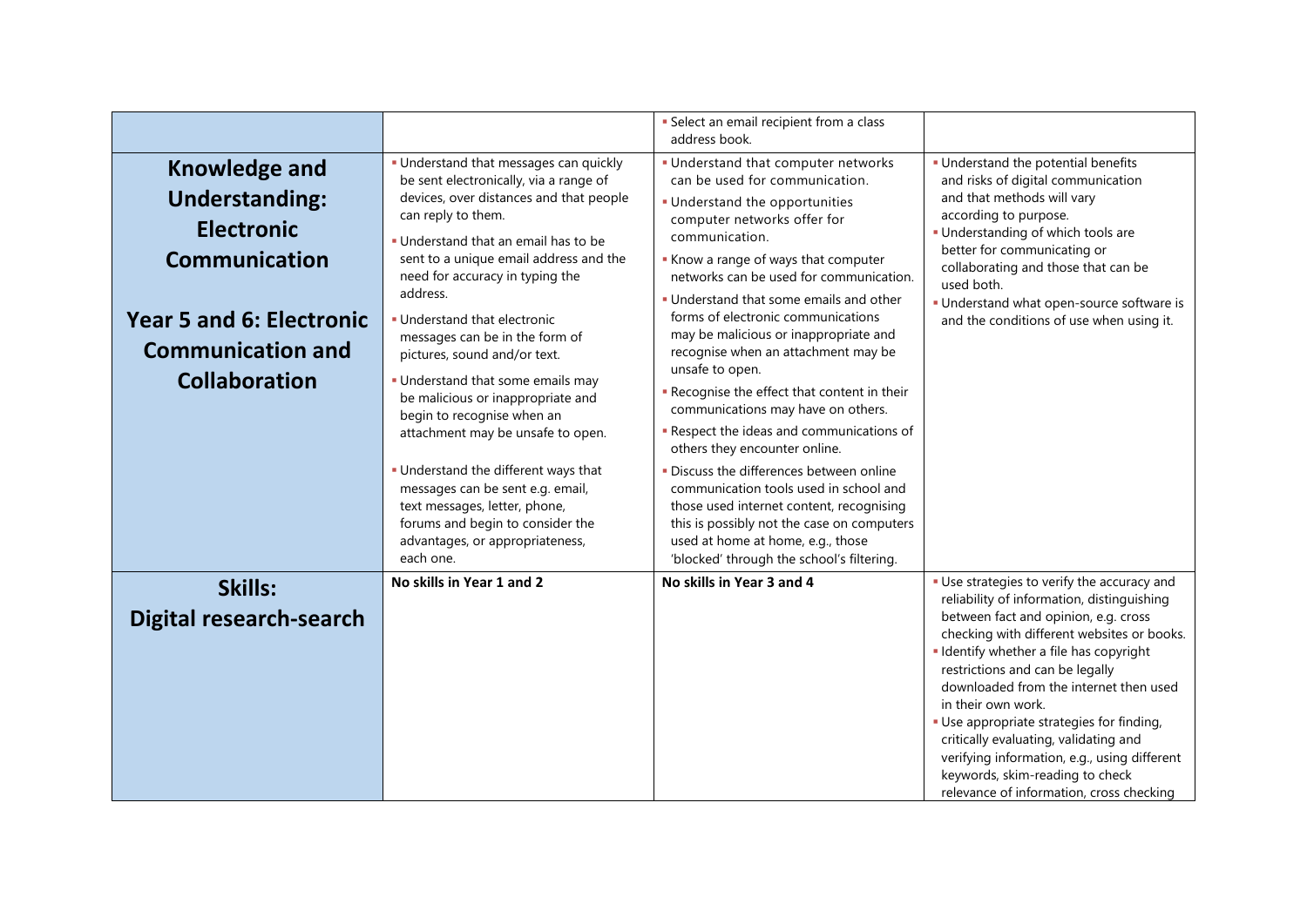|                         |                                |                                | with different websites or other non ICT<br>resources.<br>· Distinguish between fact and opinion and<br>make informed choices about the sources<br>of online information used to inform their<br>work.<br>. Apply their knowledge of the meaning of<br>domain names and common website<br>extensions, e.g., .co.uk, .com, .ac, .sch<br>.org, .gov, .net, to support the validation<br>process.<br>· Develop skills to question where web<br>content might originate from and<br>understand that this gives clues to its<br>authenticity and reliability, e.g., by<br>looking at web address, author, contact<br>us sections, linked pages.<br>· Use acquired search skills to question<br>where web content might originate from<br>and understand that this gives clues to<br>its authenticity and reliability, e.g., by<br>looking at web address, author, contact<br>us sections, linked pages.<br>· Identify how copyright restrictions can<br>affect how a file can be used in their<br>own work, e.g., those produced under<br>Creative Commons Licensing. |
|-------------------------|--------------------------------|--------------------------------|------------------------------------------------------------------------------------------------------------------------------------------------------------------------------------------------------------------------------------------------------------------------------------------------------------------------------------------------------------------------------------------------------------------------------------------------------------------------------------------------------------------------------------------------------------------------------------------------------------------------------------------------------------------------------------------------------------------------------------------------------------------------------------------------------------------------------------------------------------------------------------------------------------------------------------------------------------------------------------------------------------------------------------------------------------------|
|                         | - No knowledge in Year 1 and 2 | . No knowledge in Year 3 and 4 | . Understand when and where the                                                                                                                                                                                                                                                                                                                                                                                                                                                                                                                                                                                                                                                                                                                                                                                                                                                                                                                                                                                                                                  |
| Knowledge:              |                                |                                | internet can be used as a research tool.                                                                                                                                                                                                                                                                                                                                                                                                                                                                                                                                                                                                                                                                                                                                                                                                                                                                                                                                                                                                                         |
| Digital research-search |                                |                                | • Understand how search engines work and                                                                                                                                                                                                                                                                                                                                                                                                                                                                                                                                                                                                                                                                                                                                                                                                                                                                                                                                                                                                                         |
|                         |                                |                                | know that there are different search                                                                                                                                                                                                                                                                                                                                                                                                                                                                                                                                                                                                                                                                                                                                                                                                                                                                                                                                                                                                                             |
|                         |                                |                                | engines; some to search within sites, and                                                                                                                                                                                                                                                                                                                                                                                                                                                                                                                                                                                                                                                                                                                                                                                                                                                                                                                                                                                                                        |
|                         |                                |                                | some to search the wider Internet.                                                                                                                                                                                                                                                                                                                                                                                                                                                                                                                                                                                                                                                                                                                                                                                                                                                                                                                                                                                                                               |
|                         |                                |                                | Be aware that copying text directly from                                                                                                                                                                                                                                                                                                                                                                                                                                                                                                                                                                                                                                                                                                                                                                                                                                                                                                                                                                                                                         |
|                         |                                |                                | websites or non-digital resources is                                                                                                                                                                                                                                                                                                                                                                                                                                                                                                                                                                                                                                                                                                                                                                                                                                                                                                                                                                                                                             |
|                         |                                |                                | equivalent to stealing other people's work<br>(plagiarism).                                                                                                                                                                                                                                                                                                                                                                                                                                                                                                                                                                                                                                                                                                                                                                                                                                                                                                                                                                                                      |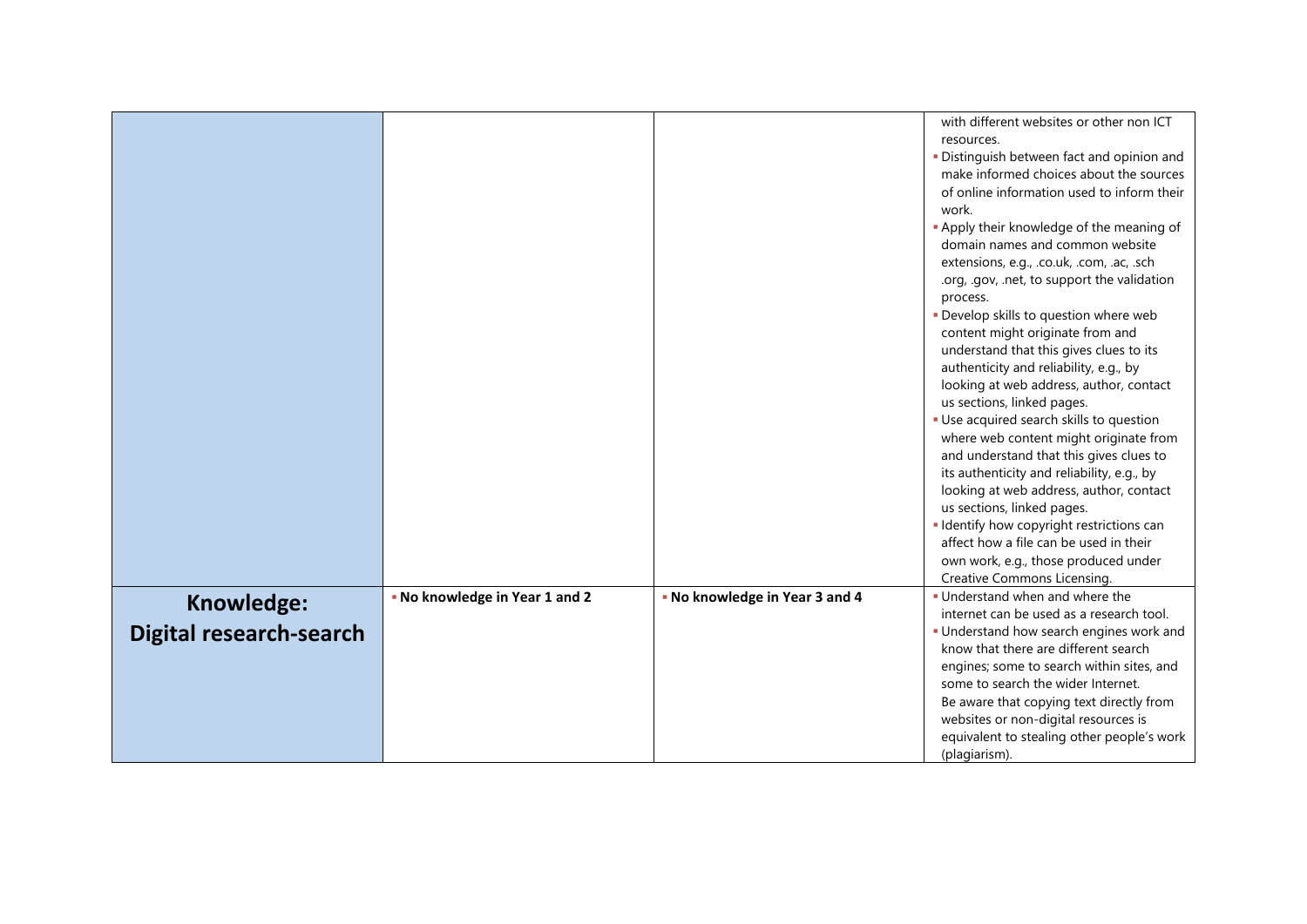|                                                       |                                                                                                                                                                                                                                                                                                       |                                                                                                                                                                                                                                                                                                                                                                                                   | • Understand the concept of copyright and<br>how it applies to material they<br>find/download and to their own work.<br>• Understand the concept of plagiarism<br>and the importance of acknowledging<br>and referencing sources.<br>· Understand that you should not publish<br>other peoples' material on the Internet<br>without their permission but you can<br>hyperlink to their websites.<br>o Become aware that file sharing is<br>usually illegal due to copyright laws and<br>can also spread viruses.<br>· o Talk about validity, plausibility and<br>appropriateness of information, especially<br>on the internet.<br>• o Understand some of the potential<br>dangers and impact of not validating<br>information.<br>· Understand that good online research<br>involves processing information, and<br>interpreting it for others rather than<br>direct copying. |
|-------------------------------------------------------|-------------------------------------------------------------------------------------------------------------------------------------------------------------------------------------------------------------------------------------------------------------------------------------------------------|---------------------------------------------------------------------------------------------------------------------------------------------------------------------------------------------------------------------------------------------------------------------------------------------------------------------------------------------------------------------------------------------------|--------------------------------------------------------------------------------------------------------------------------------------------------------------------------------------------------------------------------------------------------------------------------------------------------------------------------------------------------------------------------------------------------------------------------------------------------------------------------------------------------------------------------------------------------------------------------------------------------------------------------------------------------------------------------------------------------------------------------------------------------------------------------------------------------------------------------------------------------------------------------------|
| <b>Computer Science:</b><br><b>Programme of Study</b> | . Understand what algorithms are; how<br>they are implemented as programs on<br>digital devices; and that programs<br>execute by following precise and<br>unambiguous instructions.<br>- Create and debug simple programs.<br>. Use logical reasoning to predict the<br>behaviour of simple programs. | . Work with various forms of input and<br>output.<br>. Design and create programs that<br>accomplish specific goals.<br>- Control or simulate physical systems.<br>. Use logical reasoning to detect and<br>correct errors in programs.<br>· Use sequence, repetition* and selection*<br>in programs (*next to a phrase or word<br>e.g. repetition denotes a progression<br>within that concept.) | . Design, write and debug programs that<br>accomplish specific goals, including<br>controlling or simulating physical<br>systems; solve problems by decomposing<br>them into smaller parts.<br>· Use sequence, selection, and repetition in<br>programs; work with variables and various<br>forms of input and output.<br>· Use logical reasoning to explain how<br>some simple algorithms work and to<br>detect and correct errors in algorithms<br>and programs.<br>· Understand computer networks, including<br>the internet; how they can provide<br>multiple services, such as the World Wide<br>Web.                                                                                                                                                                                                                                                                     |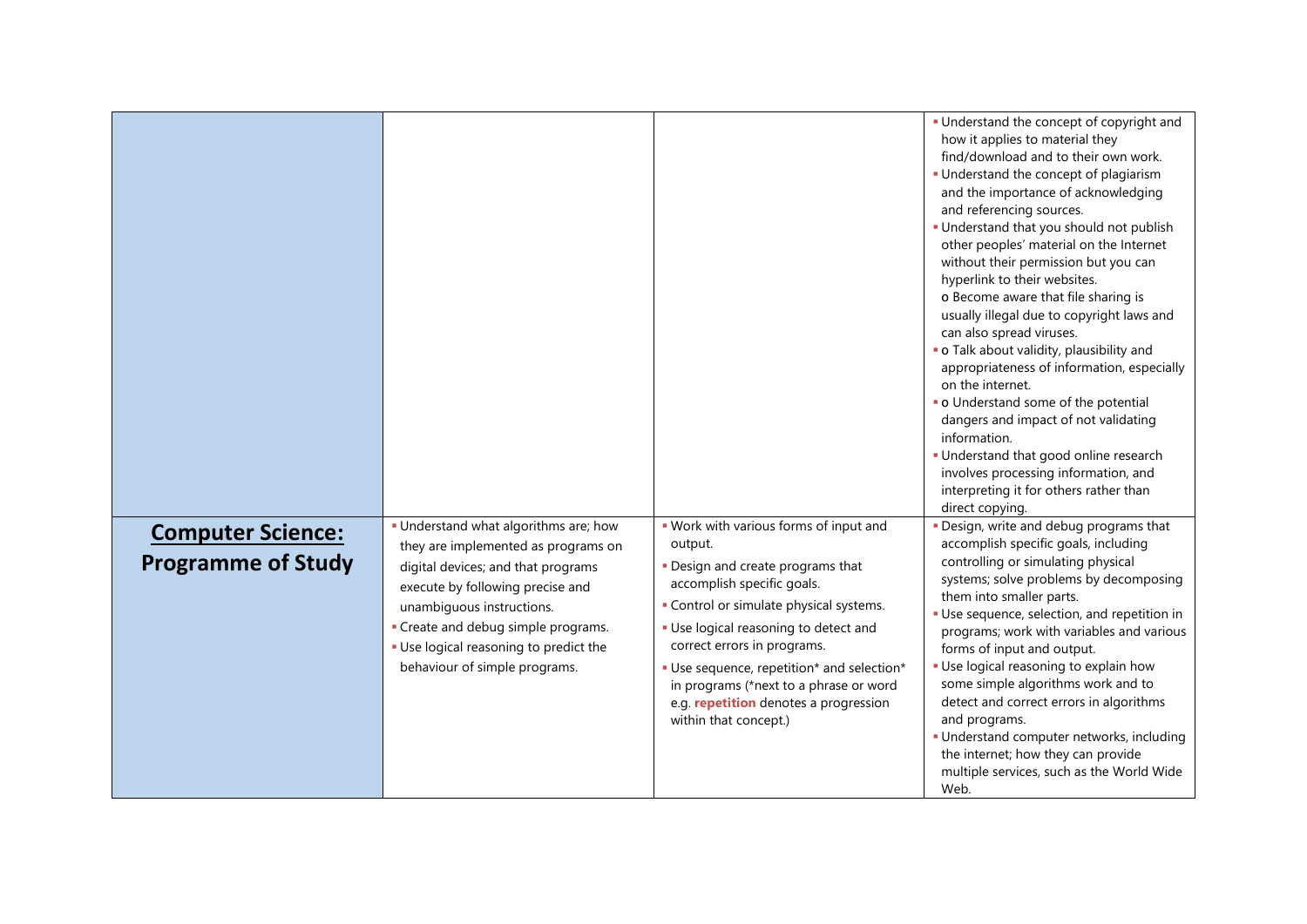| . Write programs that accomplish specific<br>• Use repetition* and selection* in<br>Give and follow commands (one at a<br><b>Skills: Programming</b><br>time) to navigate other children and<br>goals.<br>programs.<br>programmable toys around a course or a<br>· Use variables* in programs.<br>. Read what a sequence in a program does.                                                                                                                                                                                                                                                                                                                                                                                                                                                                                                                                                                                                                                                                                                                                                                                                                                                                                                                                                                                                                                                                                                                                                                                                                                                                                                                                                                                                                                                                                                                                                               |                                          | <b>-</b> Appreciate how results are selected and<br>ranked.                                                                 |
|-----------------------------------------------------------------------------------------------------------------------------------------------------------------------------------------------------------------------------------------------------------------------------------------------------------------------------------------------------------------------------------------------------------------------------------------------------------------------------------------------------------------------------------------------------------------------------------------------------------------------------------------------------------------------------------------------------------------------------------------------------------------------------------------------------------------------------------------------------------------------------------------------------------------------------------------------------------------------------------------------------------------------------------------------------------------------------------------------------------------------------------------------------------------------------------------------------------------------------------------------------------------------------------------------------------------------------------------------------------------------------------------------------------------------------------------------------------------------------------------------------------------------------------------------------------------------------------------------------------------------------------------------------------------------------------------------------------------------------------------------------------------------------------------------------------------------------------------------------------------------------------------------------------|------------------------------------------|-----------------------------------------------------------------------------------------------------------------------------|
| . Work with various forms of input.<br>decomposition.<br>turning movements.<br>. Work with various forms of output.<br>- Plan, generate and follow a sequence<br>tasks or goals.<br>• Use logical reasoning to predict outputs.<br>of instructions (actual and on-screen)<br>· Use logical reasoning to develop<br>· Design programs, showing skills needed<br>to make something happen; or<br>to plan and implement a task/problem<br>complete a given task or problem to<br>debug algorithms and programs.<br>that accomplish specific goals.<br>create a simple program.<br>· Use procedures in programs<br>- Design programs showing appropriate<br>· Design, test and refine programs to<br>Explore and create sequences of<br>planning and implementing skills.<br>control robots or floor turtles taking<br>commands/instructions in a variety of<br>- Create programs that implement<br>account of purpose and needs.<br>programs/devices.<br>algorithms to achieve specific goals.<br>· Use programming software to create<br>• Make predictions and describe the<br>simulations.<br>. Debug programs that accomplish specific<br>effects when creating programs and<br>goals through self and peer assessment.<br>controlling devices.<br>• Use sequence, repetition and selection in<br>· Identify errors in instructions.<br>programs.<br>. Plan, test and evaluate programs that<br>· Use logical reasoning to predict<br>solve specific problems using a screen<br>what will happen in simple<br>turtle or other programmable devices.<br>programs.<br>· Use sequences of commands to control<br>physical devices using outputs.<br>· Demonstrate and develop a sense of<br>audience when appropriate.<br>- Use and debug programs to control<br>physical devices Note real or screen<br>simulations could be used.<br>· Use logical reasoning to detect and<br>correct errors in programs. | familiar journey, including straight and | . Design and create programs using<br>. Design programs to accomplish specific<br>systematic strategies that can be used to |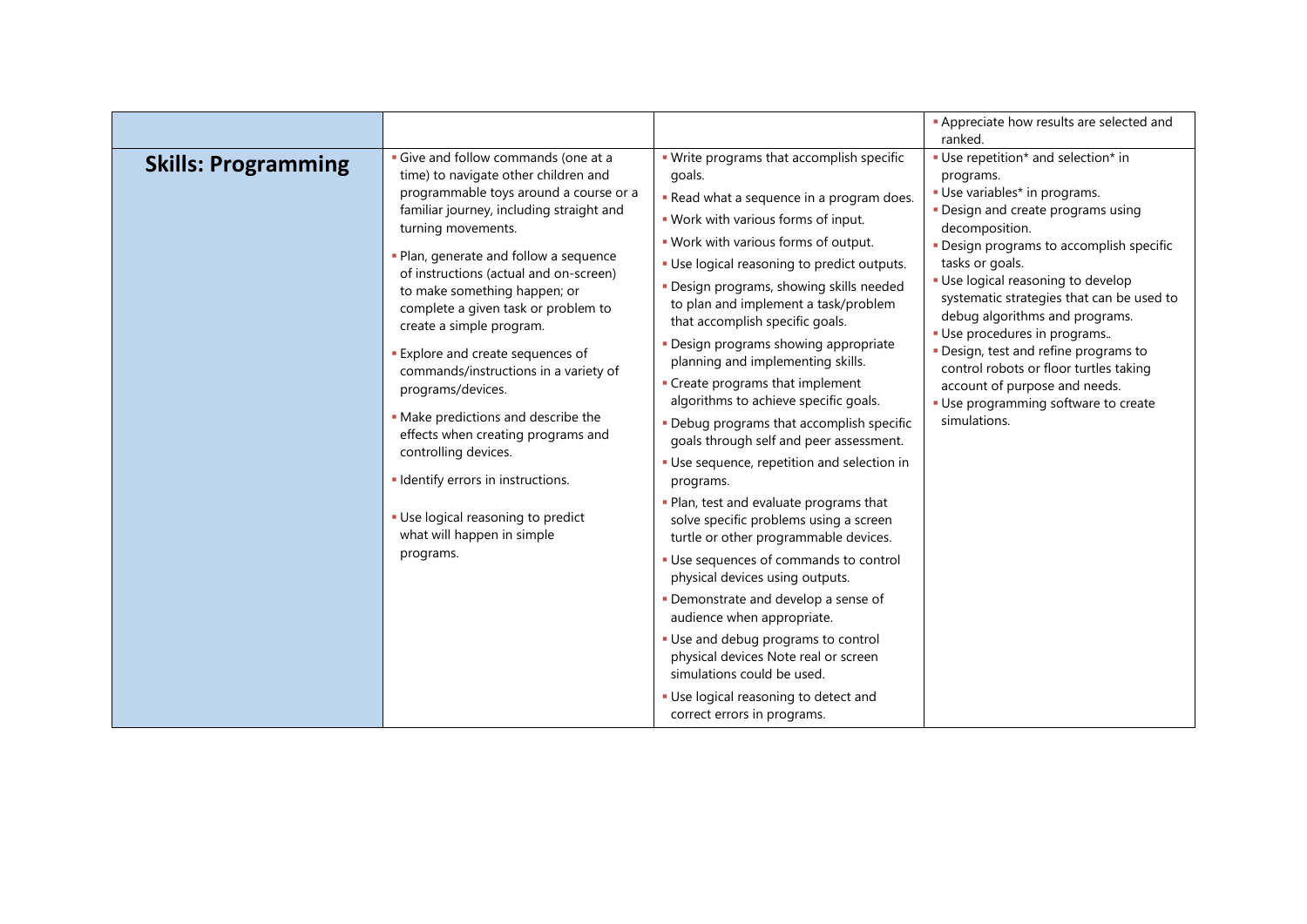| <b>Knowledge and</b><br><b>Understanding:</b><br>Programming | · Understand that algorithms are a series of<br>steps or instructions to achieve a specific<br>goal.<br>· Understand that devices respond to<br>commands.<br>. Understand the meaning of the term<br>program.<br>. Talk about devices in the home that<br>are controlled by commands.<br>· Understand that prediction, trial and error<br>are important considerations when<br>creating programs or controlling<br>movement.<br>. Understand that there are different<br>ways to create or produce a sequence<br>of commands, including verbal,<br>recorded, graphical, pressing buttons<br>and on screen methods.<br>• Understand what debugging is and<br>begin to understand that you can<br>develop strategies to help find bugs.<br>• Understand what logical reasoning is<br>and how it can be used to predict<br>what happens in simple programs. | . Understand how to plan and write<br>programs that accomplish specific goals.<br>Know a range of input devices and how<br>they can be used.<br>Know a range of output devices and how<br>they can be used.<br>Know the difference between an input<br>and an output.<br>. Understand that computers can collect<br>data from various inputs.<br>Know what debugging is and how it can<br>be used to achieve specific goals.<br>. Understand that planning is a vital part of<br>designing programs.<br>. Understand that evaluation is a vital part<br>of the design process.<br>. Understand what the terms sequence,<br>repetition and selection mean and know<br>how to use them in programs.<br>· Understand how to control physical<br>devices.<br>- Be aware that everyday devices use<br>sensors and outputs, e.g. automatic<br>doors, traffic lights, intruder alarms.<br>· Understand how to use logical reasoning<br>to detect errors in programs.<br>. Understand how to use logical reasoning<br>to correct errors in programs.<br>- Understand that computers can collect | Know the meaning of the key terms:<br>- selection.<br>- variables.<br>- decomposition.<br>Know the meaning of logical reasoning.<br>• Understand what a procedure is and why<br>it is important in programs.<br>Know that programs can be represented<br>in different formats including written and<br>diagrammatic.<br>Understand the need for precision when<br>creating sequences to ensure reliability.<br>· Understand how experiences of<br>programming / control relate to control<br>systems in the real world.<br>· Understand that there are often different<br>ways to solve the same problem or task<br>• Understand that programming software<br>can create simple and complex<br>simulations. |
|--------------------------------------------------------------|----------------------------------------------------------------------------------------------------------------------------------------------------------------------------------------------------------------------------------------------------------------------------------------------------------------------------------------------------------------------------------------------------------------------------------------------------------------------------------------------------------------------------------------------------------------------------------------------------------------------------------------------------------------------------------------------------------------------------------------------------------------------------------------------------------------------------------------------------------|-----------------------------------------------------------------------------------------------------------------------------------------------------------------------------------------------------------------------------------------------------------------------------------------------------------------------------------------------------------------------------------------------------------------------------------------------------------------------------------------------------------------------------------------------------------------------------------------------------------------------------------------------------------------------------------------------------------------------------------------------------------------------------------------------------------------------------------------------------------------------------------------------------------------------------------------------------------------------------------------------------------------------------------------------------------------------------------------|-------------------------------------------------------------------------------------------------------------------------------------------------------------------------------------------------------------------------------------------------------------------------------------------------------------------------------------------------------------------------------------------------------------------------------------------------------------------------------------------------------------------------------------------------------------------------------------------------------------------------------------------------------------------------------------------------------------|
|                                                              |                                                                                                                                                                                                                                                                                                                                                                                                                                                                                                                                                                                                                                                                                                                                                                                                                                                          | data from various inputs.                                                                                                                                                                                                                                                                                                                                                                                                                                                                                                                                                                                                                                                                                                                                                                                                                                                                                                                                                                                                                                                               |                                                                                                                                                                                                                                                                                                                                                                                                                                                                                                                                                                                                                                                                                                             |
| <b>Skills: Simulations and</b><br><b>Modelling</b>           | <b>Explore simulations of real and virtual</b><br>environments e.g. BBC science clips,<br>virtual plants and pets.<br>· Make informed choices when<br>exploring what happens in a                                                                                                                                                                                                                                                                                                                                                                                                                                                                                                                                                                                                                                                                        | <b>Explore the effects of changing</b><br>variables in models and simulations,<br>asking 'What if?' questions.<br>- Make and test predictions.                                                                                                                                                                                                                                                                                                                                                                                                                                                                                                                                                                                                                                                                                                                                                                                                                                                                                                                                          | <b>Explore the effects of changing variables</b><br>in models and simulations in order to<br>solve a problem.<br>· Make and test predictions.<br><b>Enter formulae into a pre-prepared</b><br>spreadsheet - explore the effects of                                                                                                                                                                                                                                                                                                                                                                                                                                                                          |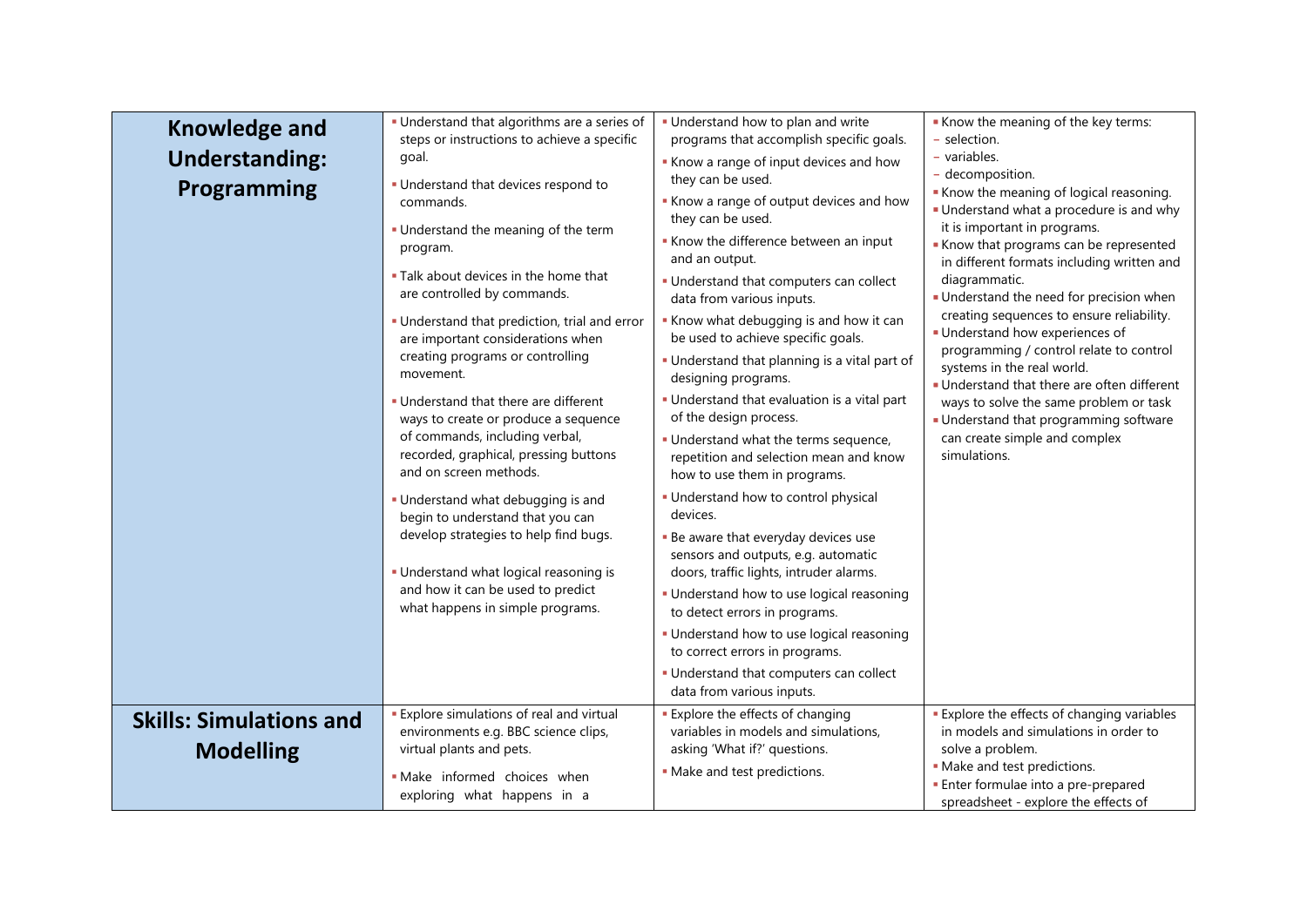| Year 5 and 6:<br><b>Simulations and</b><br><b>Modelling/IT-Data</b><br>handling                                                                                                | simulation.<br>· Discuss use of simulations and<br>compare with reality, e.g. a<br>simulation<br>of<br>science<br>$\mathsf{a}$<br>experiment.<br>. Talk about the rules found in<br>simulations.                                                                     | • Use a pre-prepared spreadsheet to record<br>data to answer questions and produce<br>graphs.<br>· Use a pre-prepared spreadsheet to<br>explore simple number patterns, e.g.<br>multiples.<br>- Change the contents of cells in a pre-<br>prepared spreadsheet and explore the<br>consequences.                                                                                                            | changing variables.<br>· Develop simple spreadsheet models to<br>investigate a real life problem.<br>• Create simple spreadsheet models to<br>investigate a real life problem.<br>· Identify and enter the correct formulae<br>into cells. Make predictions of the<br>outcome of changing variables                                                                                                                                                                                                                                                                                                                          |
|--------------------------------------------------------------------------------------------------------------------------------------------------------------------------------|----------------------------------------------------------------------------------------------------------------------------------------------------------------------------------------------------------------------------------------------------------------------|------------------------------------------------------------------------------------------------------------------------------------------------------------------------------------------------------------------------------------------------------------------------------------------------------------------------------------------------------------------------------------------------------------|------------------------------------------------------------------------------------------------------------------------------------------------------------------------------------------------------------------------------------------------------------------------------------------------------------------------------------------------------------------------------------------------------------------------------------------------------------------------------------------------------------------------------------------------------------------------------------------------------------------------------|
| <b>Knowledge and</b><br><b>Understanding:</b><br><b>Simulations and</b><br><b>Modelling</b><br>Year 5 and 6:<br><b>Simulations and</b><br><b>Modelling/IT-Data</b><br>handling | • Understand that computer simulations<br>can represent real and virtual<br>environments.<br>- Understand that computer simulations<br>allow the user to explore options and<br>make choices, recognising that<br>different decisions produce different<br>outcomes. | · Understand how computer simulations<br>can represent real or imaginary<br>situations and how these can help in<br>the wider world.<br>· Understand how computer simulations<br>and spread-sheet models allow<br>changes to be made quickly and easily<br>in comparison with real life situations.<br>Understand that changes made to one<br>element of a spreadsheet can impact<br>on other calculations | Understand when and where it is<br>appropriate to use a spreadsheet<br>model or a simulation to support an<br>investigation and explain their choices.<br>Understand that spreadsheets can<br>automate functions, making it easier to<br>test variables, e.g. when planning a<br>budget you can change the number of<br>items and see the changes to total cost.<br>• Understand that spreadsheets can be<br>used to explore mathematical models.<br>• Understand the need for accuracy and<br>frequent checking when entering<br>formulae.<br>Understand the possible consequences of<br>using inaccurate data or formulae. |
| <b>Knowledge and</b><br><b>Understanding:</b><br>Digital research- search                                                                                                      | No knowledge in Year 1 and 2                                                                                                                                                                                                                                         | No knowledge in Year 3 and 4                                                                                                                                                                                                                                                                                                                                                                               | . Understand how search engines work<br>and know that there are different<br>search engines; some to search within<br>sites, and some to search the wider<br>Internet.<br>· Understand what 'ranking' is when<br>related to search engines<br>· Understand the importance of<br>keywords and 'linked' pages in the<br>listing/ranking of websites.                                                                                                                                                                                                                                                                           |
| <b>Knowledge and</b><br><b>Understanding:</b>                                                                                                                                  | No knowledge in Year 1 and 2                                                                                                                                                                                                                                         | No knowledge in Year 3 and 4                                                                                                                                                                                                                                                                                                                                                                               | · Understand the difference between the<br>internet and the world wide web.<br>. Understand that the Internet provides                                                                                                                                                                                                                                                                                                                                                                                                                                                                                                       |